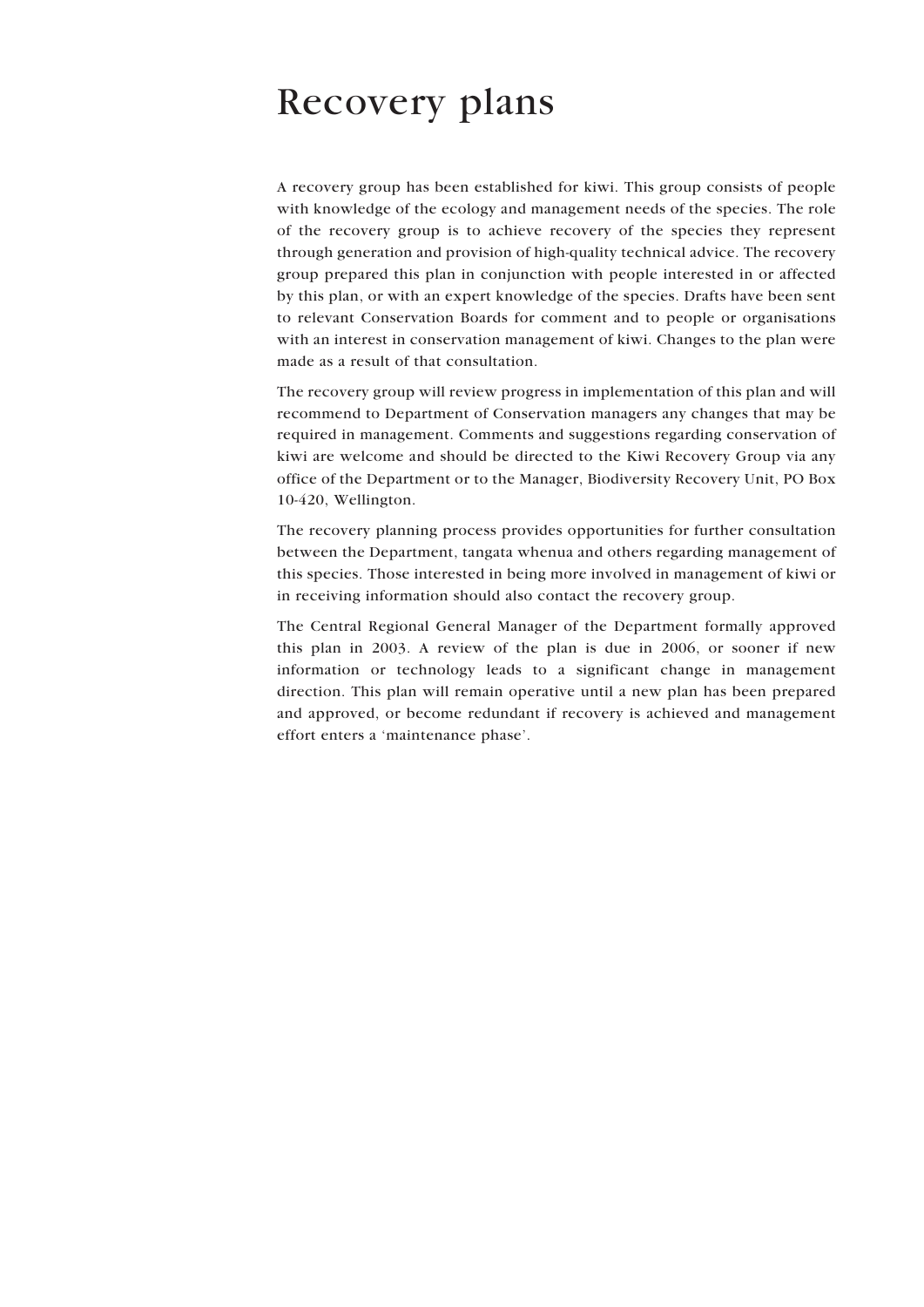# Published recovery plans

| No.   | <b>SPECIES</b>                                                           | YEARAPPROVED |
|-------|--------------------------------------------------------------------------|--------------|
| 48    | North Island Oligosoma spp. skink                                        | 2002         |
| 47    | Tuatara                                                                  | 2001         |
| 46    | Chatham Island fantail, Chatham Island tomtit and Chatham Island warbler | 2001         |
| 45    | Forbes' parakeet and Chatham Island red-crowned parakeet                 | 2001         |
| 44    | New Zealand shore plover                                                 | 2001         |
| 43    | Chatham Island shag and Pitt Island shag                                 | 2001         |
| 42    | Chatham Island mollymawk, northern royal albatross, Pacific mollymawk    | 2001         |
| 41    | Chatham Island tui                                                       | 2001         |
| 40    | <b>Black robin</b>                                                       | 2001         |
| 39    | Parea                                                                    | 2001         |
| 38    | Chatham Island oystercatcher                                             | 2001         |
| 37    | Chatham petrel                                                           | 2001         |
| 36    | Chatham Island taiko                                                     | 2001         |
| 35    | Hoiho                                                                    | 2001         |
| 34    | Pygmy button daisy                                                       | 2001         |
| 33    | Hebe cupressoides                                                        | 2000         |
| $32*$ | Inland Lepidium                                                          | 2000         |
| 31    | Muehlenbeckia astonii                                                    | 2000         |
| 30    | North Island kokako                                                      | 1999         |
| $29*$ | Weka                                                                     | 1999         |
| $28*$ | Pittosporum patulum                                                      | 1999         |
| 27    | Cyclodina skinks                                                         | 1999         |
| 26    | Coastal cresses                                                          | 1999         |
| 25    | Threatened weta                                                          | 1998         |
| 24    | Striped skink                                                            | 1998         |
| $23*$ | Fairy tern                                                               | 1997         |
| $22*$ | Blue duck                                                                | 1997         |
| 21    | Kakapo                                                                   | 1996         |
| 20    | Stitchbird                                                               | 1996         |
| $19*$ | <b>Brown</b> teal                                                        | 1996         |
| $18*$ | Native frogs                                                             | 1996         |
| $17*$ | New Zealand (Hooker's) sea lion                                          | 1995         |
| $16*$ | Dactylanthus taylorii                                                    | 1995         |
| $15*$ | Bat (peka peka)                                                          | 1995         |
| 14    | Otago and grand skinks                                                   | 1995         |
| $13*$ | Giant land snail                                                         | 1995         |
| $12*$ | Takahe                                                                   | 1994         |
| $11*$ | South Island saddleback                                                  | 1994         |
| $10*$ | New Zealand dotterel                                                     | 1993         |
| $9*$  | Tuatara                                                                  | 1993         |
| $8*$  | Kowhai ngutukaka                                                         | 1993         |
| $7^*$ | Subantarctic teal                                                        | 1993         |
| $6*$  | Mohua (yellowhead)                                                       | 1993         |
| 5     | Chevron skink                                                            | 1993         |
| 4     | <b>Black stilt</b>                                                       | 1993         |
| $3^*$ | Whitaker's and robust skinks                                             | 1992         |
| 2     | Kiwi                                                                     | 1991         |
| $1*$  | North Island kokako                                                      | 1991         |
| —*    | Yellow-eyed penguin                                                      | 1991         |

\* Out of print. In-print issues are available free of charge from DOC Science Publishing, Science & Research Unit, P.O. Box 10-420, Wellington. All recovery plans from No.25 (1998 and later) are available on the DOC website:

http://www.doc.govt.nz > Publications > Science and Research > Biodiversity Recovery Unit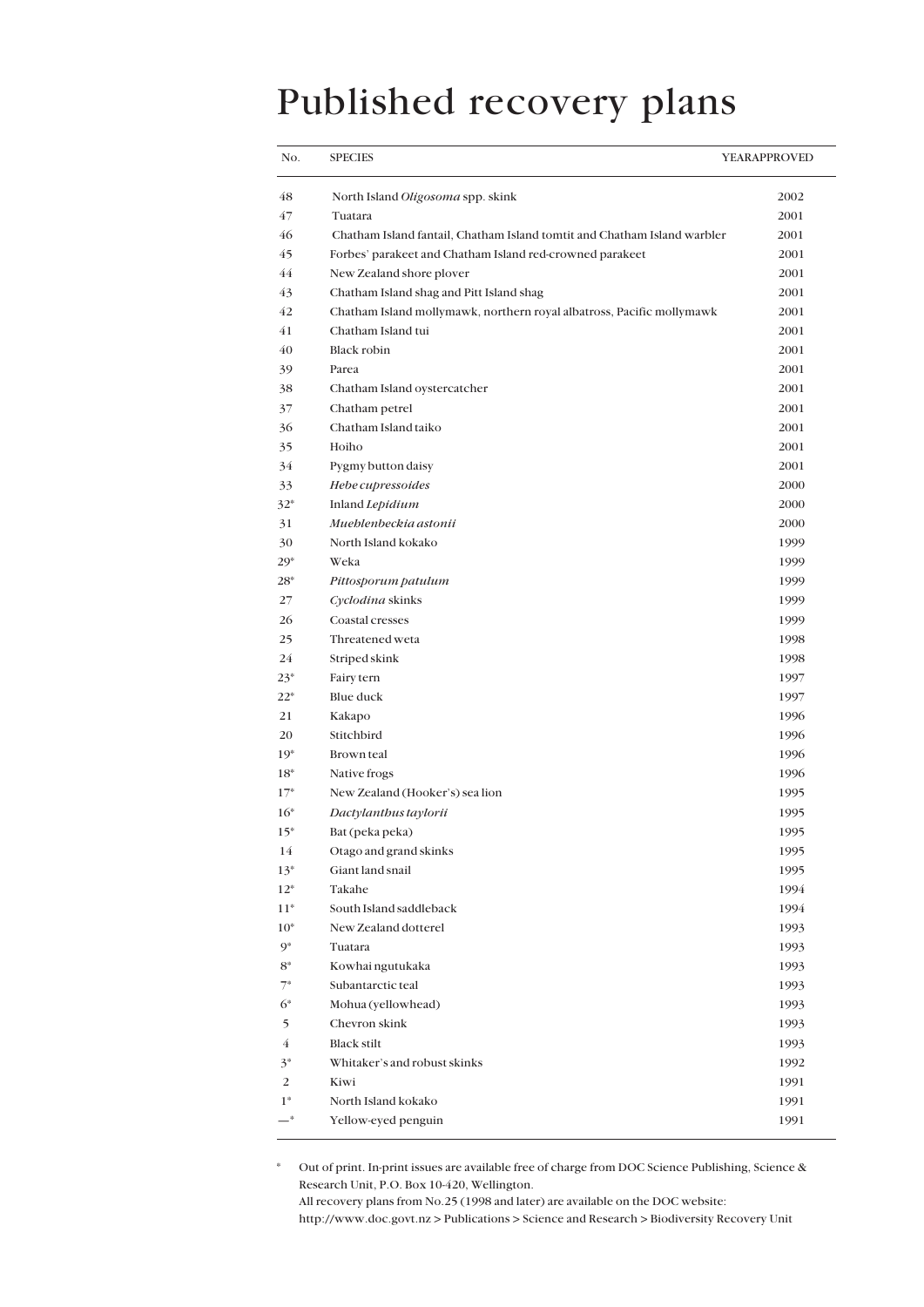# Kiwi (*Apteryx* spp.) recovery plan

1996–2006

Hugh A. Robertson for the Kiwi Recovery Group

THREATENED SPECIES RECOVERY PLAN 50

Published by: Biodiversity Recovery Unit Department of Conservation PO Box 10-420 Wellington, New Zealand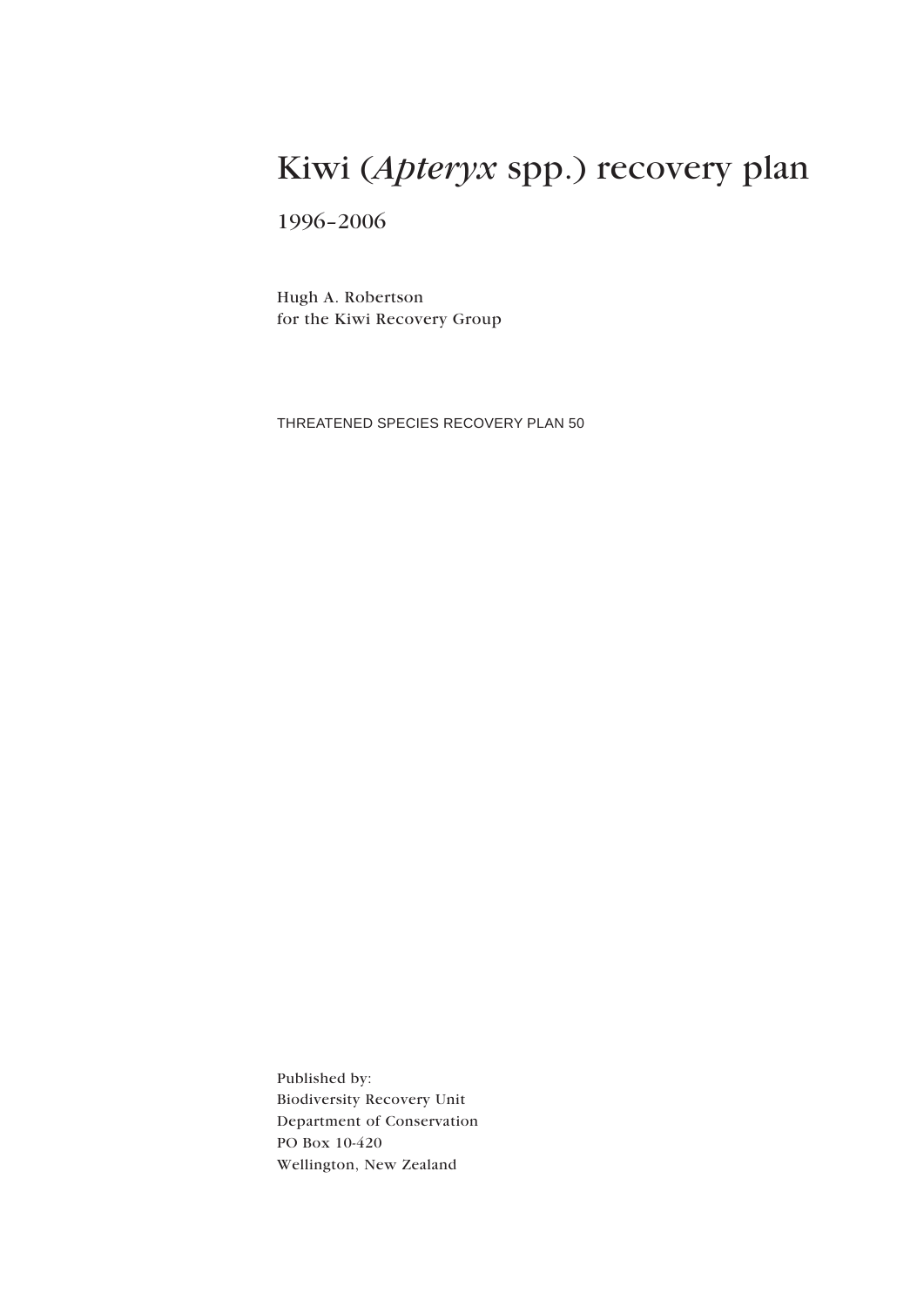Cover picture by Rogan Colbourne: Tokoeka (*Apteryx australis*) running.

This report may be cited as: Robertson, H.A. 2003: Kiwi (*Apteryx* spp.) recovery plan 1996–2006. *Threatened Species Recovery Plan 50*. Wellington, Department of Conservation. 26 p.

Itwas prepared for publication by DOC Science Publishing, Science & Research Unit; editing and layout by Jaap Jasperse. Publication was approved by the Manager, Biodiversity Recovery Unit, Science Technology and Information Services, Department of Conservation, Wellington.

All DOC Science publications are listed in the catalogue which can be found on the departmental web site http://www.doc.govt.nz

© Copyright August 2003, New Zealand Department of Conservation ISSN 1170–3806 ISBN 0–478–22443–5

In the interest of forest conservation, DOC Science Publishing supports paperless electronic publishing. When printing, recycled paper is used wherever possible.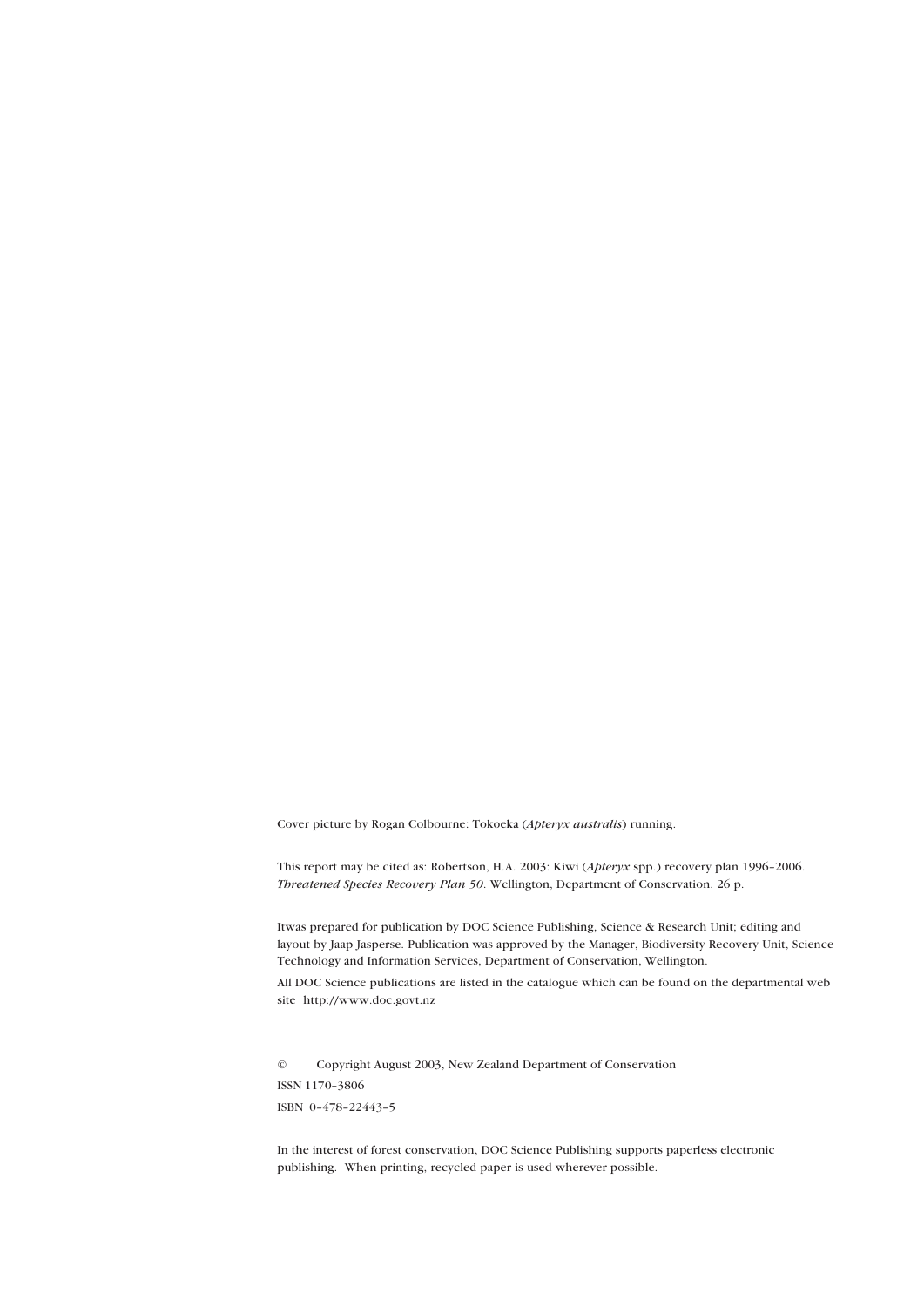# **Contents**

|    | Abstract          |                                                                 | 5  |
|----|-------------------|-----------------------------------------------------------------|----|
| 1. |                   | Introduction                                                    | 6  |
| 2. |                   | Context                                                         | 6  |
|    | A.                | Overview of species                                             | 6  |
|    |                   | 2.1 Species ecology and biology                                 | 6  |
|    |                   | 2.2 Status and species recovery principles                      | 6  |
|    |                   | 2.3 Past and present distribution and population trends         | 7  |
|    |                   | 2.4 Agents of decline and threats to kiwi                       | 7  |
|    |                   | 2.5 Past and current management                                 | 8  |
|    |                   | 2.6 Preferred option for recovery                               | 8  |
|    | В.                | Strategic directives                                            | 8  |
|    | C.                | Cultural importance                                             | 8  |
|    | D.                | Public awareness                                                | 8  |
| 3. | Goals             |                                                                 | 9  |
|    |                   | 3.1 Long-term recovery goal                                     | 9  |
|    |                   | 3.2 Goals for the term of the plan                              | 9  |
|    |                   |                                                                 |    |
| 4. |                   | Implementation                                                  | 9  |
|    | Ε.                | Community relations                                             | 9  |
|    |                   | Topic 1. Tangata whenua                                         | 9  |
|    |                   | Topic 2. Communities                                            | 10 |
|    |                   | Topic 3. Planning                                               | 11 |
|    | F.                | Management                                                      | 11 |
|    |                   | Topic 4. Threat management of agent(s) of decline (in situ pest |    |
|    |                   | animals or plants; climatic extremes, disease)                  | 11 |
|    |                   | Topic 5. Restoration (translocation, ecosystem)                 | 12 |
|    |                   | Topic 6. Maximising productivity of wild-laid eggs in captivity | 12 |
|    |                   | Topic 7. Captive breeding                                       | 13 |
|    | G.                | Research                                                        | 14 |
|    |                   | Topic 8. Genetics and taxonomy                                  | 14 |
|    |                   | Topic 9. Monitoring                                             | 15 |
|    |                   | Topic 10. Autecology and population dynamics (survival,         |    |
|    |                   | productivity, dispersal, recruitment, modelling) and            |    |
|    |                   | management                                                      | 15 |
|    |                   | Topic 11. Distribution                                          | 16 |
| 5. |                   | Acknowledgements                                                | 17 |
| 6. |                   | References                                                      | 18 |
|    | <b>APPENDIX 1</b> |                                                                 | 19 |
|    |                   | Results: The kiwi recovery programme, 1991-96                   | 19 |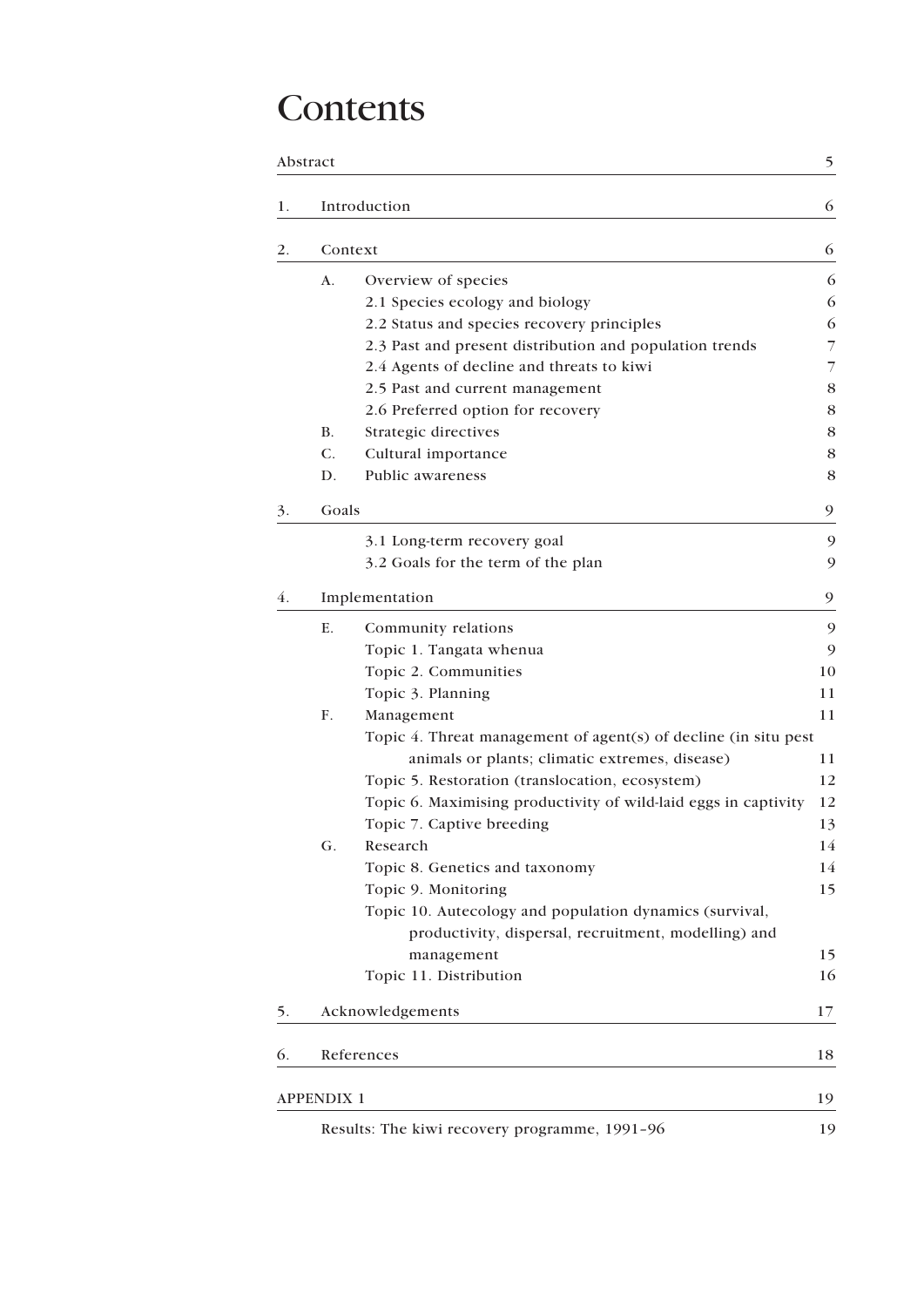# Abstract

A significant decline in the numbers and distribution of kiwi (*Apteryx* spp.) has resulted in all six taxa being classified as threatened. The 1991 kiwi recovery plan succeeded in identifying the agents of decline as predation by introduced mammalian predators, particularly intense predation of young kiwi in the first 6 months of life by stoats (*Mustela erminea*) and cats (*Felis catus*).

The current recovery plan sets in place the actions required to move into the next phase: the securing and recovery of kiwi. The kiwi is today the only icon equally cherished by all cultures in New Zealand. Public awareness, education and community involvement are therefore important tools that should be used in implementing the recovery of this bird. Furthermore, habitat restoration and protection will ensure that sufficient and appropriate habitat is available for both wild-bred and captive-bred kiwi.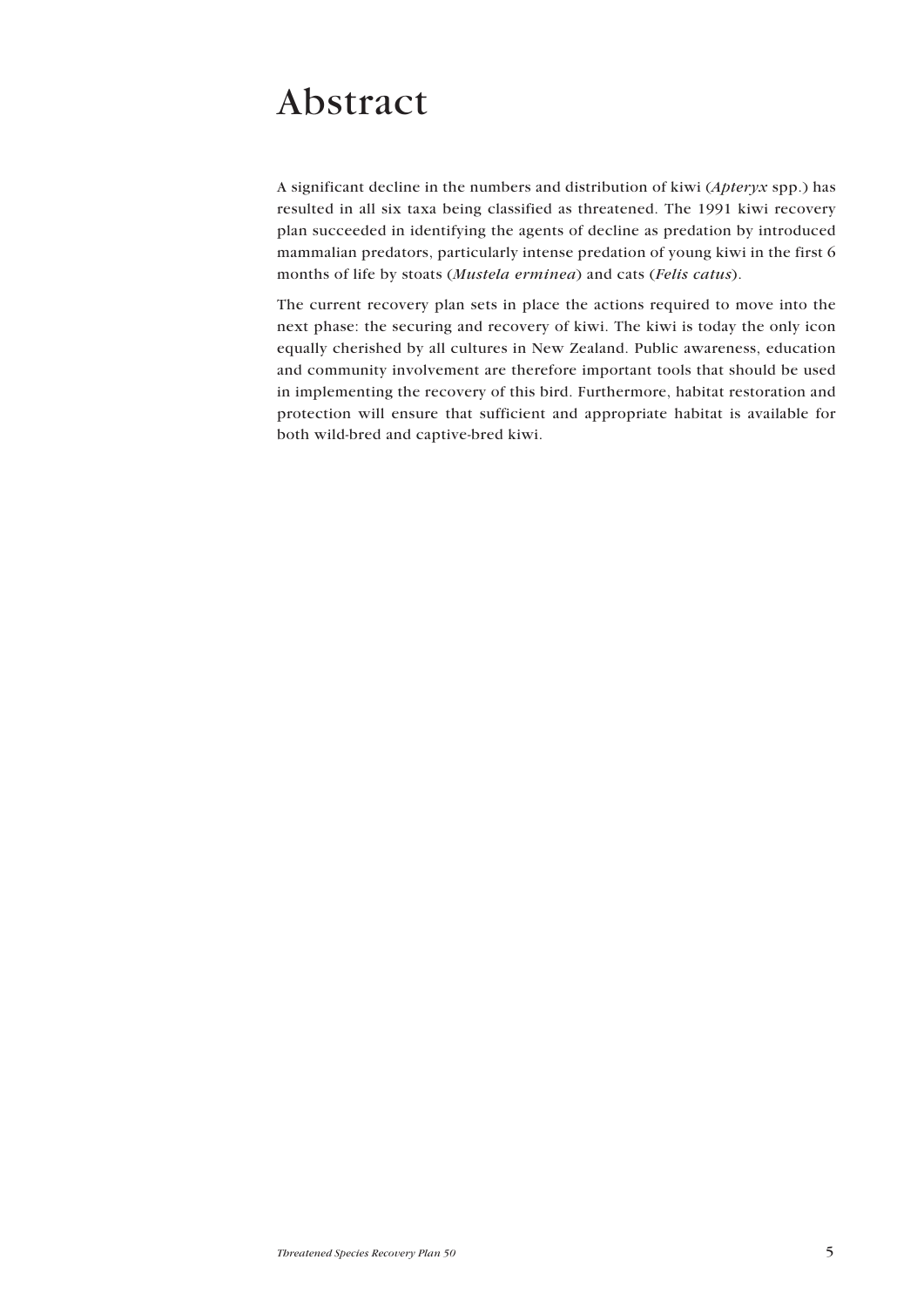# 1. Introduction

Kiwi (*Apteryx* spp.) are the smallest of the ratites (a taxonomic group of flightless birds). They are among the most distinctive and most loved New Zealand native animals. Their order (Apterygiformes) is endemic to New Zealand. Kiwi are an unofficial national emblem, and as a taonga species they have cultural, spiritual, historic and traditional significance for Maori.

All six taxa of kiwi are threatened. The agents of decline have been established and efforts are now concentrated on the securing and recovery of kiwi. The goal of this recovery plan and of its predecessor, the 1991–96 recovery plan, is to maintain and, where possible, enhance the current abundance, distribution and genetic diversity of kiwi.

The present kiwi recovery plan has a term of 10 years from April 1996 to April 2006 (review date: 30 April 2006).

# 2. Context

## A. OVERVIEW OF SPECIES

## 2.1 Species ecology and biology

Kiwi are largely nocturnal and are flightless, having only minute vestigial wings and no tail. Kiwi hold a variety of records among birds: their eggs are extremely large and rich in energy, and take a very long time (70–85 days) to hatch. For birds, they have an exceptional sense of smell, and their nostrils are uniquely placed near the tip of the bill. Males are smaller than females, and in some taxa they perform most of the incubation; this reversal of roles is associated with monogamy, a combination which is extremely rare among birds.

## 2.2 Status and species recovery principles

All six taxa of kiwi are threatened: Okarito brown kiwi/rowi and Haast tokoeka are classified as Nationally Critical; North Island brown kiwi as Seriously Declining; great spotted kiwi/roroa and southern tokoeka as Gradually Declining; and little spotted kiwi as Range Restricted (Hitchmough 2002).

The agents of decline for kiwi have been established, and all taxa are now in the 'secure' or 'recover' phase of the recovery action model<sup>1</sup>. This kiwi recovery plan includes elements of all of the themes identified in the 'Species Development in the Department' model<sup>2</sup>.

<sup>1</sup> P. Jansen 2001, cited in unpublished draft Recovery Plan Instructions Template by S. O'Connor and J. Falconer (WGNCR-36725, Department of Conservation, Wellington).

<sup>2</sup> D. Hunt 2001, cited in draft Recovery Plan Instructions Template: see footnote 1.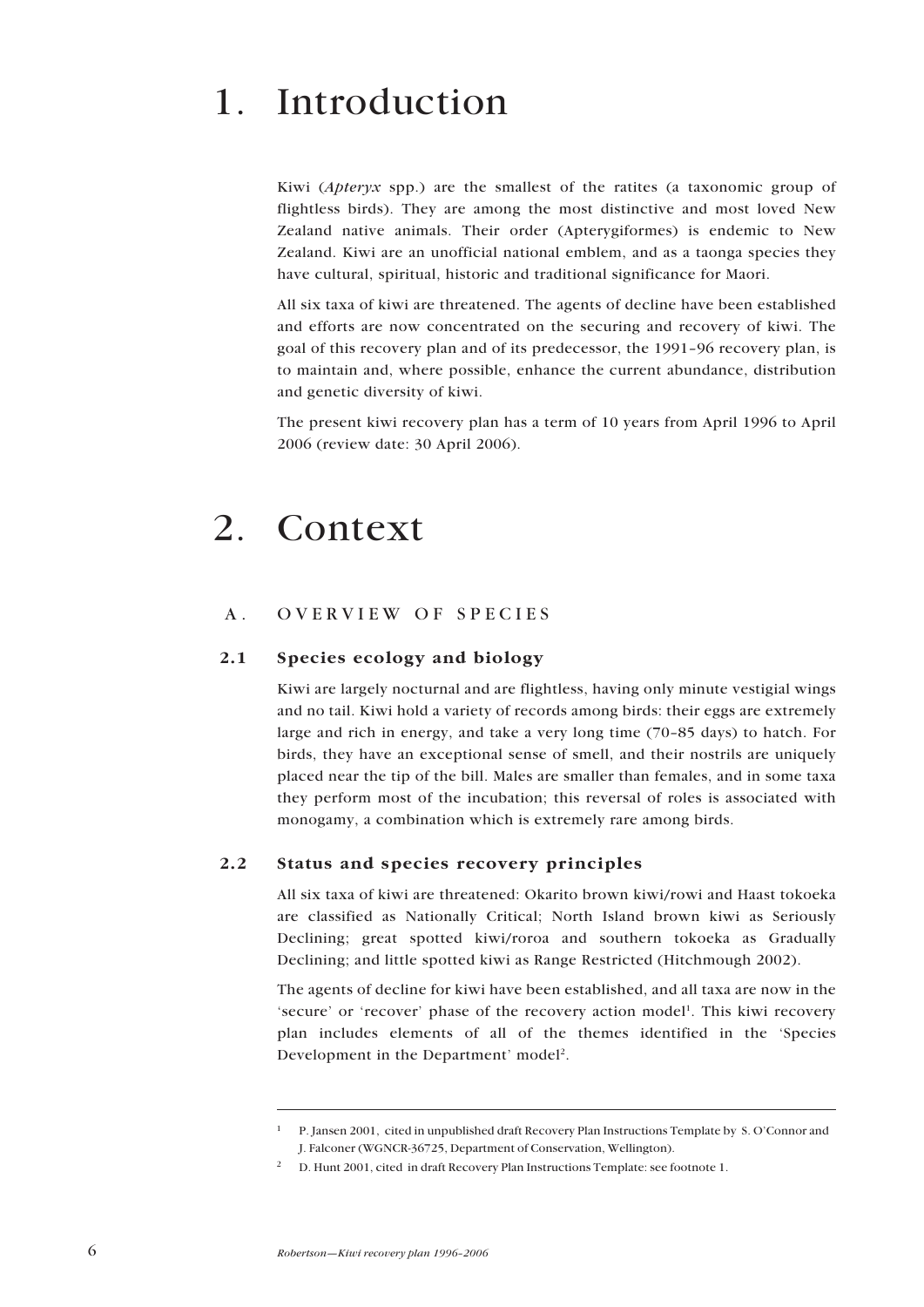## 2.3 Past and present distribution and population trends

Archaeological finds and historical evidence show that all species of kiwi were once more widespread than they are today. In the North Island, brown and little spotted kiwi were found in the Tararuas, Mt Hikurangi, and the Kaimanawas, among other places. In the South Island, all four species of kiwi were there when Europeans arrived. Little is recorded about their historical presence on offshore islands.

Today, some species have been preserved on offshore islands, and some of these populations have become self-sustaining. Overall, however, all reports indicate a decreasing kiwi population on the mainland, especially in southern Northland, the Bay of Plenty, western Waikato, Hawke's Bay and the West Coast (Table 1).

## 2.4 Agents of decline and threats to kiwi

Numbers and distribution of kiwi are in rapid decline on the two main islands of New Zealand (hereafter referred to as the mainland). Radio-telemetry studies at a number of unmanaged sites indicate that North Island brown kiwi are declining at an average rate of 5.8% per year (approximately halving every decade). This decline mainly results from intense predation of young kiwi in the first 6 months of life by stoats (*Mustela erminea*) and cats (*Felis catus*) (McLennan et al. 1996). Predation of adult kiwi by dogs (*Canus familiaris*) and ferrets (*Mustela furo*) can cause catastrophic local declines in populations (e.g. Taborsky 1988; Pierce & Sporle 1997). Because the main agents of decline are widespread, it is likely that all mainland kiwi taxa are declining at a similar rate, except perhaps at high altitude in the South Island. As populations decline, the rate of decline in the effective population size accelerates as populations become fragmented and sex ratios become skewed in isolated populations. Of the six taxa, only numbers of the little spotted kiwi were increasing in 1996, following several successful transfers to predator-free offshore islands (Colbourne & Robertson 1997).

|                              | <b>LOCATION</b>                                    | 1996    | 2006   |
|------------------------------|----------------------------------------------------|---------|--------|
| North Island brown kiwi      |                                                    |         |        |
| Apteryx mantelli             | North Island                                       | 35 000  | 20 000 |
| Okarito brown kiwi/rowi      |                                                    |         |        |
| A. <i>mantelli</i> 'Okarito' | Okarito, South Island                              | 150     | 100    |
| Haast tokoeka                |                                                    |         |        |
| A. <i>australis</i> 'Haast'  | Near Haast, South Island                           | 225     | 125    |
| Southern tokoeka             |                                                    |         |        |
| A. australis                 | Stewart Island/Rakiura and Fiordland, South Island | 27 000  | 24 000 |
| Great spotted kiwi/roroa     |                                                    |         |        |
| A. baastii                   | Northern South Island                              | 22 000  | 12000  |
| Little spotted kiwi          |                                                    |         |        |
| A. owenii                    | Kapiti Island and several smaller offshore islands | 1 1 0 0 | 1 200  |
|                              |                                                    |         |        |
| TOTAL (rounded)              |                                                    | 85 000  | 57000  |

#### TABLE 1: DISTRIBUTION AND POPULATION ESTIMATES OF THE SIX KIWI TAXA CURRENTLY RECOGNISED (DATA FOR 2006: PROJECTED, WITHOUT MANAGEMENT).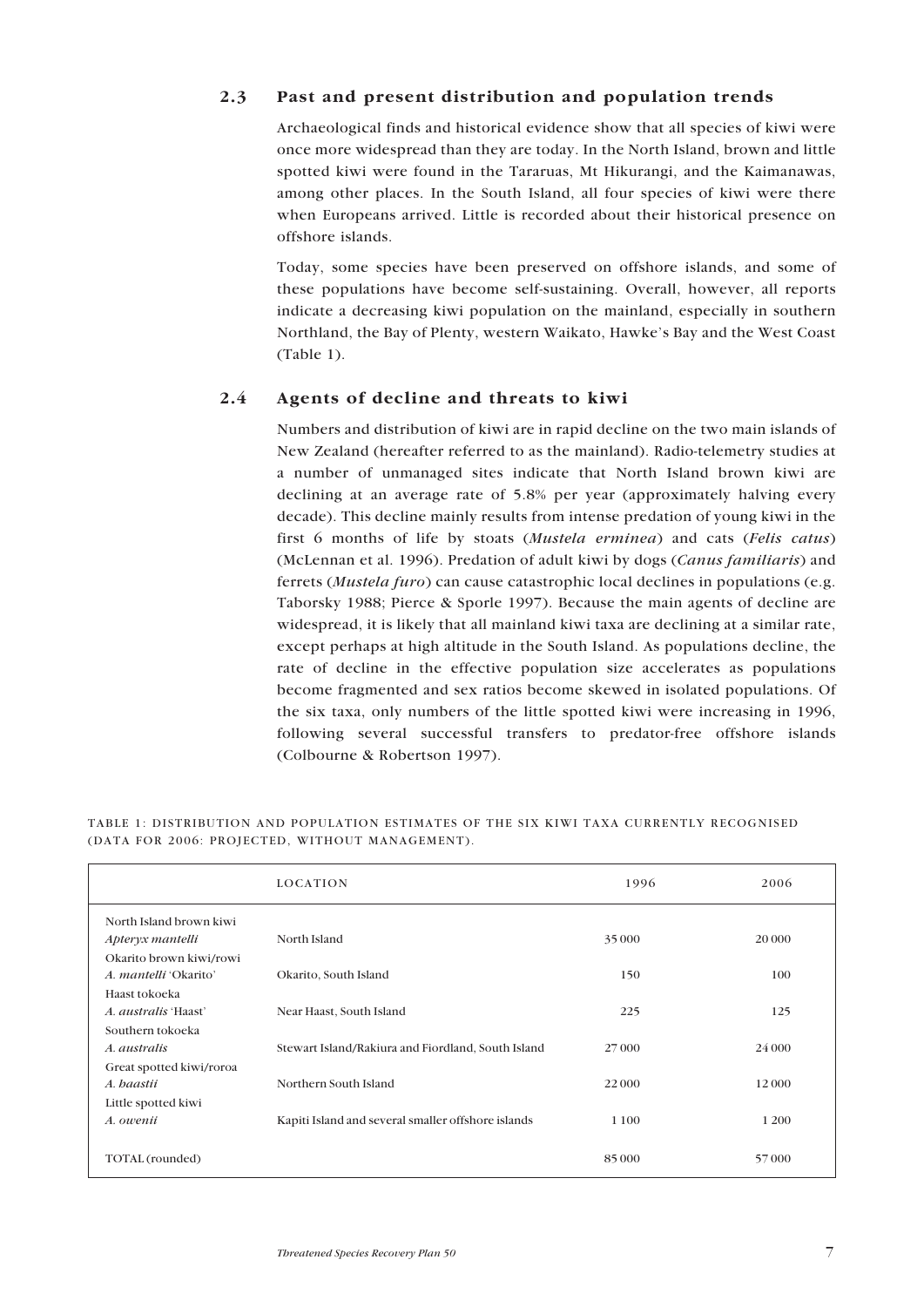### 2.5 Past and current management

In 1991 the Department of Conservation published the first Kiwi Recovery Plan (Butler & McLennan 1991) and has since implemented the Kiwi Recovery Programme in conjunction with the Bank of New Zealand and the Royal Forest & Bird Protection Society, and latterly with the Bank of New Zealand Kiwi Recovery Trust. Appendix 1 summarises the significant gains made in detecting, diagnosing and halting the decline of kiwi during the period 1991–96; the present recovery plan proposes the subsequent 10-year programme of management and research to save these unique and threatened birds.

## 2.6 Preferred option for recovery

The preferred option for recovery of kiwi is to manage kiwi in their natural range by reducing their exposure to predators.

## B. STRATEGIC DIRECTIVES

This recovery plan supports National Priority Outcome 1.2 in the Department's Statement of Intent for 2002–05:

No avoidable human-induced extinctions of indigenous terrestrial, freshwater and marine species have occurred and, where practicable, representative populations of all indigenous species have long-term security in predominantly natural habitats within their natural range.

# C. CULTURAL IMPORTANCE

The image of the kiwi and the image of Aotearoa, New Zealand have been part of each other for a long time. The bird itself has always been taonga (treasure) to tangata whenua (Maori people), who have a strong cultural, spiritual and historic association with the kiwi. Also, its feathers are valued for ceremonial use. The bird was admired by Europeans and later arrivals as well, and the kiwi is today one of the only icons equally cherished by all cultures in this country.

The Ngai Tahu relationship with South Island kiwi (southern tokoeka, Haast tokoeka, Okarito brown kiwi/rowi and great spotted kiwi/roroa) has been formalised in the Ngai Tahu Claims Settlement Act 1998.

## D. PUBLIC AWARENESS

There is a high level of awareness and community concern about kiwi. The Bank of New Zealand is the key sponsor of kiwi recovery through the Bank of New Zealand Kiwi Recovery Trust. In addition, there are many private conservation groups throughout New Zealand who are involved in working with kiwi, and in several areas, kiwi advocates are working actively to publicise threats to kiwi and increase community engagement. Individual programmes are encouraging involvement of their communities through open days, participation in kiwi releases, and through minimisation of threats to kiwi.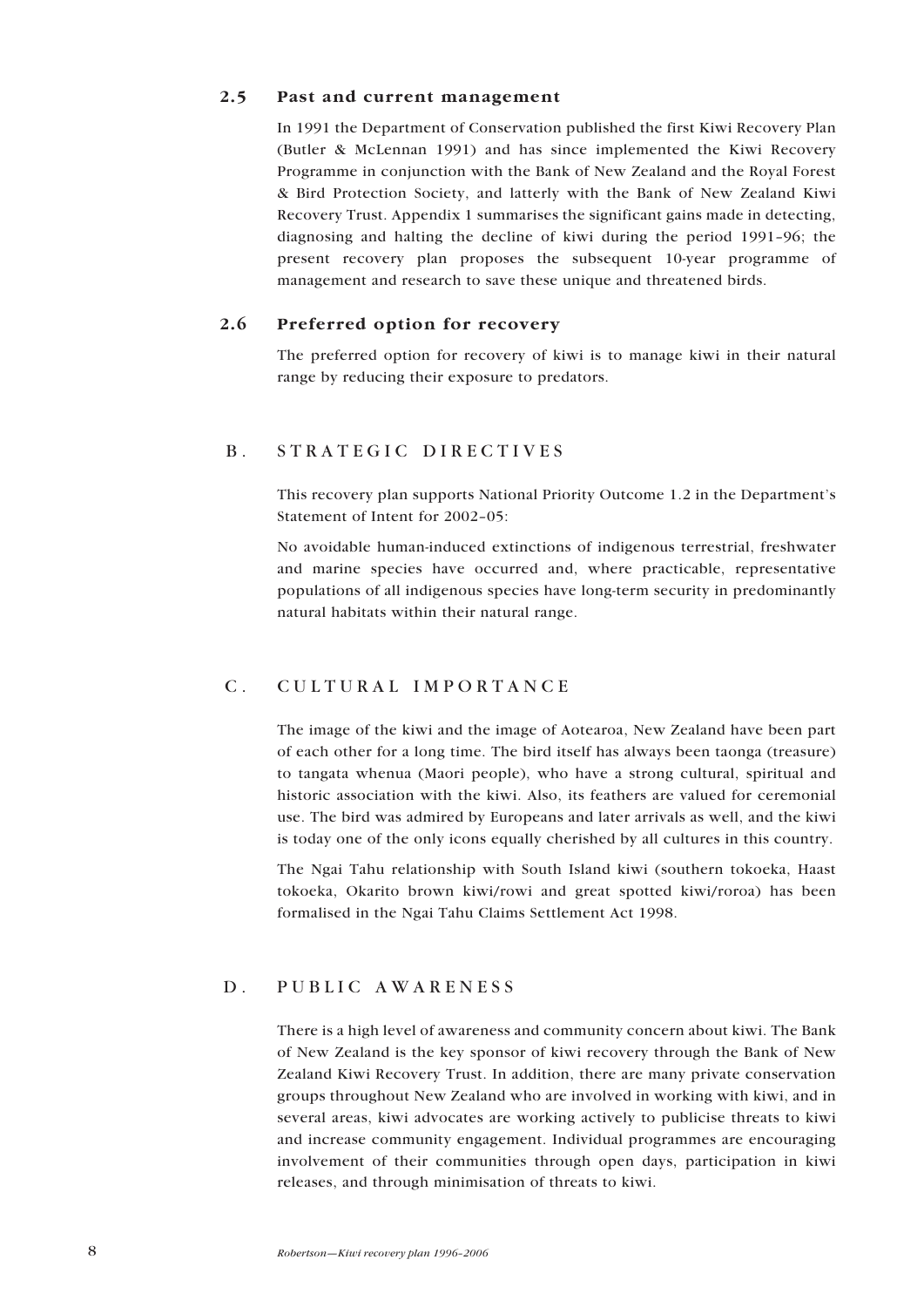# 3. Goals

## 3.1 Long-term recovery goal

The long-term goal for kiwi recovery is: to maintain and, where possible, enhance the current abundance, distribution and genetic diversity of kiwi.

## 3.2 Goals for the term of the plan

- 1. To encourage and support public and community protection of kiwi and their habitat throughout the term of this plan.
- 2. To secure representative populations of all kiwi taxa in the wild and in their natural range by April 2006.
- 3. To identify all genetically distinct kiwi populations, and determine their range, trends, threats, and suitable management units by April 2006.

# 4. Implementation

All actions included in the tables will be completed according to their priority as follows:

- Priority 1: Considered essential for kiwi recovery. Action must be completed during the 10-year term of this plan.
- Priority 2: Considered to be necessary for achievement of long-term goal. Progress should be made towards completing action, and ideally action should be carried out during the 10-year term of this plan.
- Priority 3: Considered to support kiwi recovery. Should be a priority for kiwi work, and should ideally be progressed during the 10-year term of this plan.

## E. COMMUNITY RELATIONS

### **Topic 1 Tangata whenua**

The kiwi is one of New Zealand's best-loved symbols. Its protection is not the prerogative of one group of people alone, nor does the information essential to this protection come from one source only. Both research and management are assisted by all of the New Zealand community. Tangata whenua have observed kiwi for centuries, and the information held by them is of inestimable value. Tangata whenua involvement in the protection and preservation of kiwi is welcomed and encouraged. Ngai Tahu has a special association with kiwi, which has seen kiwi included in Schedule 97/Taonga Species of the Ngai Tahu Claims Settlement Act 1998. Through the Act, the Crown formally acknowledges taonga species which include the kiwi species of the South Island. The requirements of the Act, in particular ss 293 and 294, are pertinent to this plan.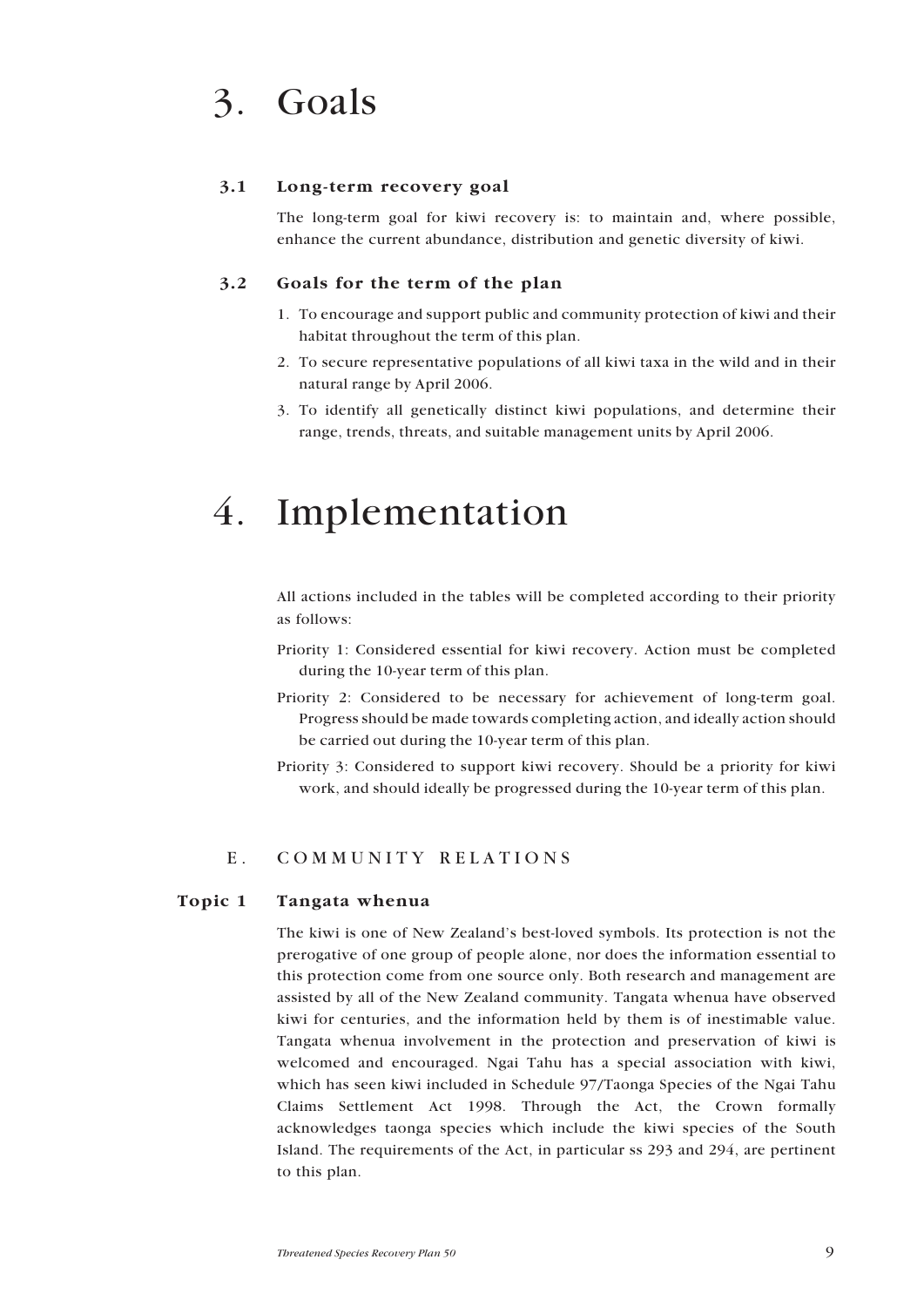## *Issue*

Tangata whenua may not be involved in kiwi recovery in a way appropriate to parties' commitments and expectations under the Treaty of Waitangi.

#### *Objective*

Iwi are involved at all levels of kiwi research and management in an interactive way and in a way appropriate to all parties' commitments and expectations under the Treaty of Waitangi, taking particular note of the requirements of the Ngai Tahu Claims Settlement Act 1998.

|               | <b>ACTIONS</b>                                                                                                                                                                                                             | <b>ACCOUNTABILITY</b>                                                                                            | <b>PRIORITY</b> |
|---------------|----------------------------------------------------------------------------------------------------------------------------------------------------------------------------------------------------------------------------|------------------------------------------------------------------------------------------------------------------|-----------------|
| 1.1           | Identify any gaps in the current presentation of data on kiwi protection<br>to ensure that tangata when a are fully aware of all activities<br>related to this protection.                                                 | External Relations Division, Kiwi<br>Coordinators (Conservancies).                                               | Priority 1      |
| 1.2           | Ensure that tangata whenua have access to taonga material according to<br>processes as agreed between them and the Department of Conservation.                                                                             | Conservancies (Kiwi Coordinator,<br>Operations and Planning).                                                    | Priority 1      |
| 1.3           | Ensure that the Department acts in synergy with tangata when a to<br>maintain open communication about, and involvement in kiwi<br>management and research, welcoming and respecting contributions<br>from tangata whenua. | Kiwi Coordinator, Operations and<br>Planning (Conservancies, Kiwi<br>Coordinator, Research and Monitoring, SRU). | Priority 1      |
| $1.4^{\circ}$ | Assess methods of kiwi conservation which are now in place with respect Conservancies (Kiwi Coordinator,<br>to the full sharing of knowledge with tangata whenua.                                                          | Operations and Planning).                                                                                        | Priority 2      |

### **Topic 2 Communities**

New Zealanders need to be encouraged to become actively involved in kiwi conservation. Effort will be concentrated on areas where many kiwi live on private land and will include advocating effective land-management practices and voluntary codes of conduct for landowners. Captive kiwi institutions will be assisted in presenting high-quality advocacy and educational material.

#### *Issue*

Many New Zealand communities are not actively involved in kiwi conservation because of a lack of information and resources, and lack of kiwi protection on private land.

#### *Objective*

Communities are empowered to protect kiwi by the sharing of knowledge and best management practices among all individuals and organisations concerned with this protection.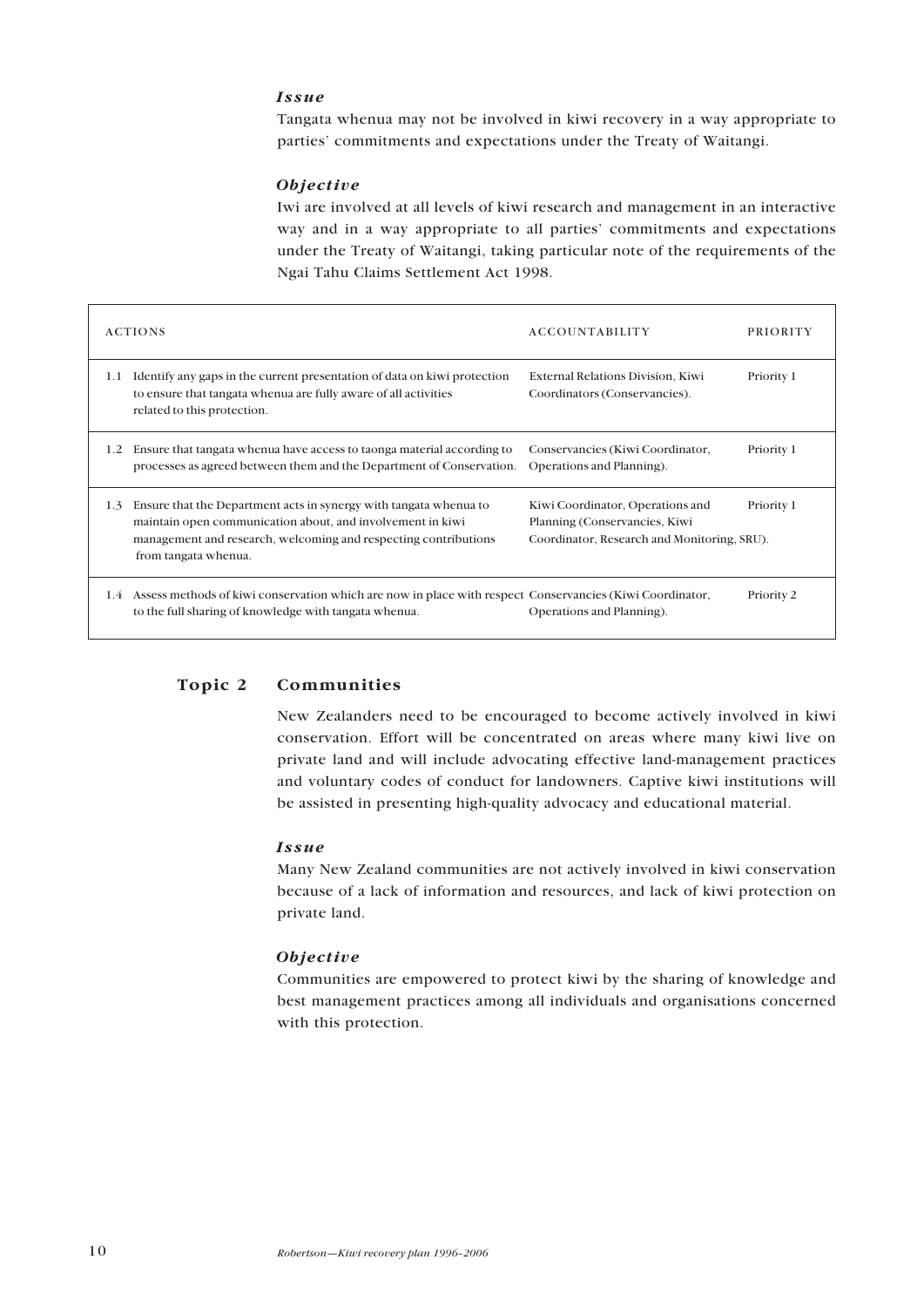|     | <b>ACTIONS</b>                                                                                                                                                                                                                   | <b>ACCOUNTABILITY</b>                                                                                            | PRIORITY   |
|-----|----------------------------------------------------------------------------------------------------------------------------------------------------------------------------------------------------------------------------------|------------------------------------------------------------------------------------------------------------------|------------|
| 2.1 | Reinforce messages about the threats to kiwi and actions people<br>can take to enhance kiwi populations in their local areas.                                                                                                    | <b>External Relations Division</b><br>(Conservancies).                                                           | Priority 1 |
| 2.2 | Encourage and empower people to develop and carry out their own<br>conservation projects, or to assist with other research and management.                                                                                       | External Relations Division, Kiwi<br>Coordinator, Operations and Planning<br>(Conservancies).                    | Priority 1 |
| 2.3 | Advocate land management practices and voluntary codes of conduct<br>for companies and private landowners that will help to maintain or<br>enhance kiwi populations and their habitats.                                          | Kiwi Coordinator, Operations and<br>Planning (Conservancies, SRU, Kiwi<br>Coordinator, Research and Monitoring). | Priority 1 |
| 2.4 | Evaluate proposals to transfer kiwi to 'open sanctuaries', 'mainland<br>islands' or other suitable sites where they can act as a resource for<br>advocacy and education, as well as contributing to the<br>conservation of kiwi. | Kiwi Coordinator, Operations and<br>Planning (Conservancies, External<br>Relations Division, SRU).               | Priority 2 |
| 2.5 | Encourage captive-breeding institutions to present accurate<br>information on kiwi and their conservation.                                                                                                                       | <b>External Relations Division</b><br>(Conservancies).                                                           | Priority 2 |
| 2.6 | Endeavour to secure kiwi habitat on private land.                                                                                                                                                                                | Conservancies (Kiwi Coordinator,<br>Operations and Planning).                                                    | Priority 2 |

# **Topic 3 Planning**

#### *Issue*

In some instances, kiwi are threatened by activities that can be addressed by statutory authorities (by means of legislation, regulations, rules, and policies) and by other organisations.

### *Objective*

Threats to kiwi and their habitat are reduced by promoting legislative and policy changes to statutory authorities.

| <b>ACTIONS</b>                                                                                             | <b>ACCOUNTABILITY</b>                                         | <b>PRIORITY</b> |
|------------------------------------------------------------------------------------------------------------|---------------------------------------------------------------|-----------------|
| Promote statutory and policy changes to assist with the conservation<br>3.1<br>of kiwi and their habitats. | Kiwi Coordinator, Operations and<br>Planning (Conservancies). | Priority 1      |
| 3.2 Minimise road deaths of kiwi.                                                                          | Conservancies (External Relations<br>Division).               | Priority 2      |

## F. MANAGEMENT

## **Topic 4 Threat management of agent(s) of decline (in situ pest animals or plants; climatic extremes, disease)**

The Okarito brown kiwi/rowi in south Westland is the taxon in most urgent need of conservation management. An intensive predator control programme is required in order to boost the current population of 150 birds. Other wild populations also need suitable protection, to ensure that at least one population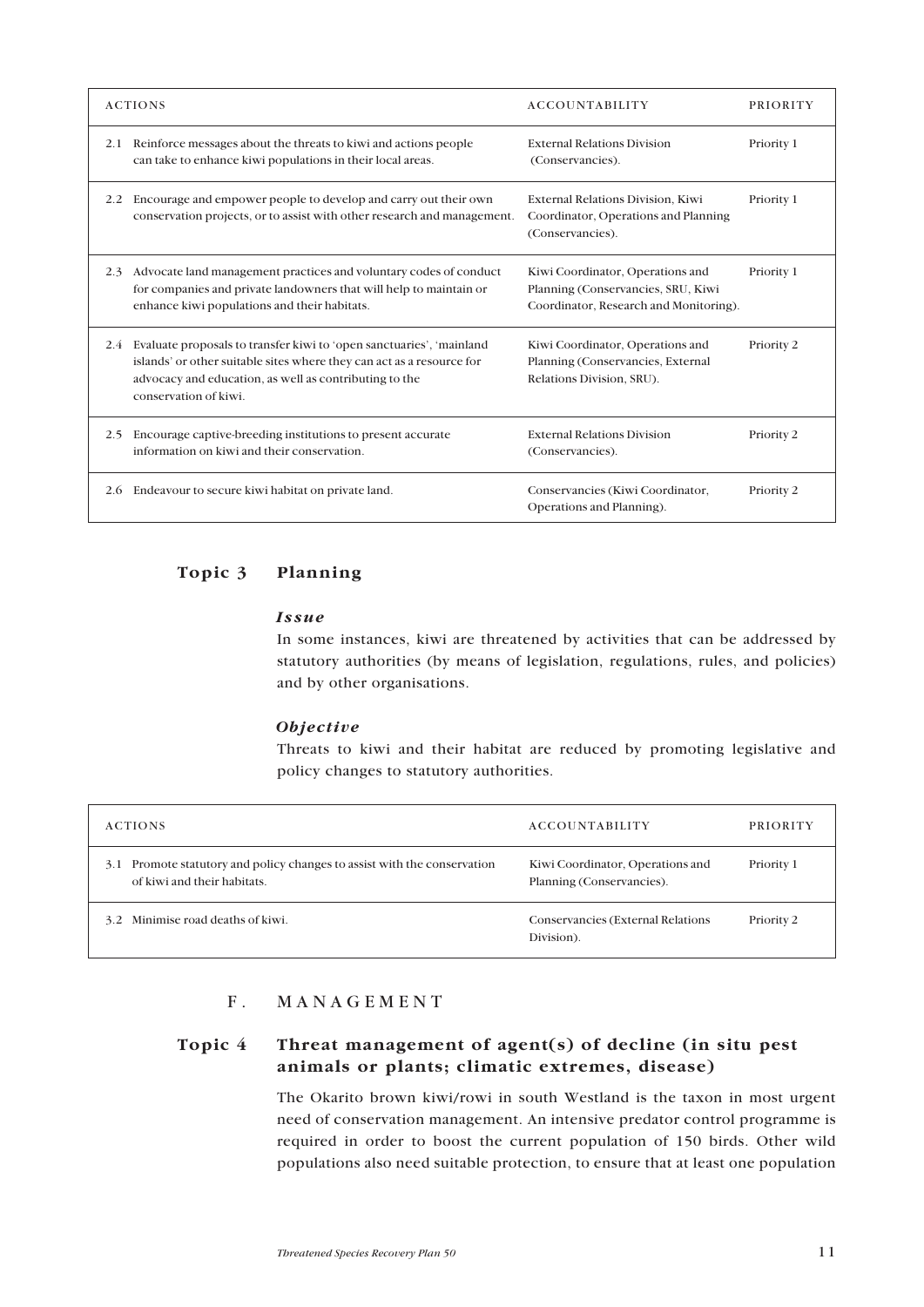of each taxon presently recognised (formally or informally) is secured in the wild in its natural range, and ultimately that at least two secure wild populations are established.

#### *Issue*

Mainland populations of kiwi are still under threat from introduced predators, and will decline without management.

#### *Objective*

Representative populations of mainland kiwi are stabilised or increasing.

|     | <b>ACTIONS</b>                                                                                                                                                                                                        | <b>ACCOUNTABILITY</b>                                                                        | PRIORITY   |
|-----|-----------------------------------------------------------------------------------------------------------------------------------------------------------------------------------------------------------------------|----------------------------------------------------------------------------------------------|------------|
| 4.1 | Maintain intensive management of Okarito brown kiwi/rowi in the<br>wild and increase population to 200 birds or more by 2006.                                                                                         | Kiwi Coordinator, Operations and<br>Planning (Area Manager Franz Josef, SRU).                | Priority 1 |
| 4.2 | Develop programmes to secure representative wild kiwi populations<br>resulting in the IUCN and DOC threat classification status of all presently<br>recognised kiwi taxa being either maintained or improved by 2006. | Kiwi Coordinator, Operations and<br>Planning (Area Managers in relevant<br>kiwi areas, SRU). | Priority 1 |

## **Topic 5 Restoration (translocation, ecosystem)**

Although the recovery programme aims to manage mainland populations, to ensure the survival of some taxa it may be necessary to establish a selfsustaining population on an island or to use an island as temporary refuge for chicks.

#### *Issue*

Techniques to effectively manage kiwi predators over large areas are still under development, and some taxa may continue to decline unless moved to secure offshore islands.

## *Objective*

Secure island locations are found for threatened taxa of kiwi.

| <b>ACTIONS</b>                                                                                                      | ACCOUNTABILITY                 | <b>PRIORITY</b> |
|---------------------------------------------------------------------------------------------------------------------|--------------------------------|-----------------|
| Evaluate islands that may be ecologically and culturally suitable for kiwi. Kiwi Coordinator, Operations and<br>5.1 | Planning (SRU, Conservancies). | Priority 2      |

## **Topic 6 Maximising productivity of wild-laid eggs in captivity**

The different social systems of various kiwi taxa include differing incubation practices, and possibly different post-nesting behaviour and survival of juveniles. Further improvement in hatching success, particularly of recently laid eggs, is also needed. Birds should be released back into the wild at the best time of the year and be monitored initially. Females whose eggs are taken may undergo additional stress from laying repeated clutches; if this is found to be so, it will be necessary to balance any resulting mortality against increases in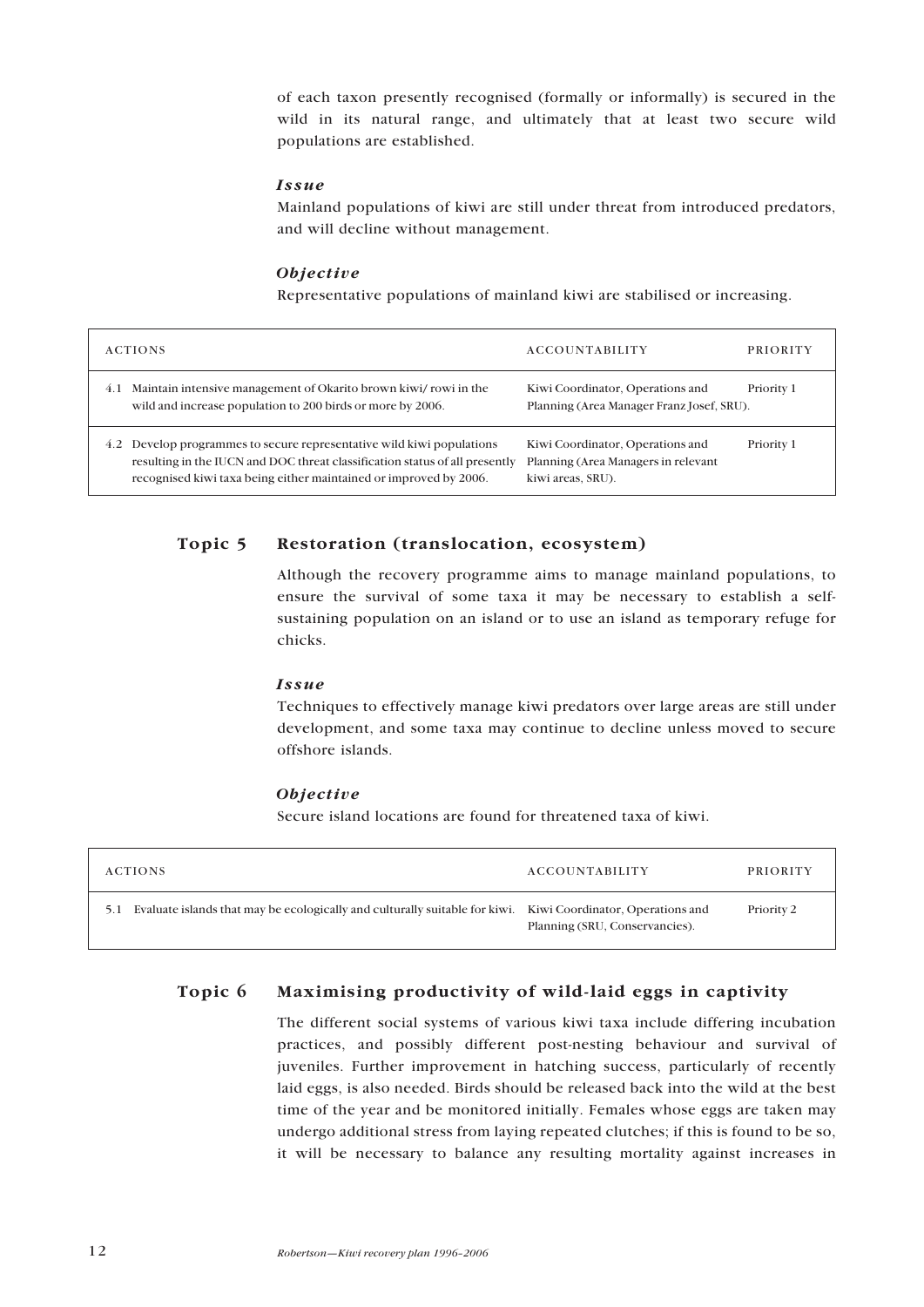recruitment. Genetic diversity needs to be at optimal levels, and the risk of inbreeding arising from Operation Nest Egg (e.g. eggs from some pairs can be taken more easily than others) has to be monitored.

#### *Issue*

The lack of knowledge of kiwi social systems and incubation procedures is leading to reduced productivity of wild-laid kiwi eggs in captivity, and of captive-raised kiwi chicks when released to the wild.

### *Objective*

Tools are developed to maximise productivity of wild-laid eggs in captivity.

| <b>ACTIONS</b>                                                                                                                                   | <b>ACCOUNTABILITY</b>                                                                               | <b>PRIORITY</b> |
|--------------------------------------------------------------------------------------------------------------------------------------------------|-----------------------------------------------------------------------------------------------------|-----------------|
| Undertake research to identify the social systems of all kiwi, especially<br>6.1<br>their incubation regimes.                                    | Kiwi Coordinator, Research and<br>Monitoring (SRU).                                                 | Priority 1      |
| Develop ex situ egg and chick handling protocols to maximise<br>6.2<br>productivity and minimise disease risk.                                   | Kiwi Coordinator, Research and<br>Monitoring (SRU, captive-rearing<br>institutions, Conservancies). | Priority 1      |
| Monitor the fate of captive-reared chicks released into the wild and<br>6.3<br>establish locally appropriate protocols to maximise survivorship. | Kiwi Coordinator, Research and<br>Monitoring (Conservancies).                                       | Priority 1      |
| Determine the average annual egg production, recruitment and<br>6.4<br>survival of a dult females with and without egg-cropping.                 | Kiwi Coordinator, Research and<br>Monitoring (SRU).                                                 | Priority 3      |
| Assess the genetic diversity of the captive-reared wild kiwi.<br>6.5                                                                             | Kiwi Coordinator, Research and<br>Monitoring (SRU).                                                 | Priority 3      |

## **Topic 7 Captive breeding**

A captive management plan will help ensure that the captive population is selfsustaining, that inbreeding is minimal and genetic diversity is maintained. It will also need to declare whether a surplus of kiwi is available for release. Furthermore, it should ensure good practice in husbandry, record-keeping, and in display and advocacy matters. Husbandry techniques in special need of refinement are those to reduce female deaths from egg peritonitis and male deaths during re-pairing, to ensure chicks properly transfer to adequate artificial diets, and to improve chick survival upon transfer from brooders to outside pens. All birds should be released (or re-released) into the wild at genetically appropriate sites and meet specific health norms; information on these norms and on disease treatment should be stored appropriately. In addition, the captive management plan will declare what resources are required from the captive industry and under what conditions kiwi may be held.

### *Issue*

The captive management of kiwi is not being managed sufficiently for the captive population to make a contribution to conservation of wild kiwi.

#### *Objective*

Captive institutions produce surplus kiwi progeny for release.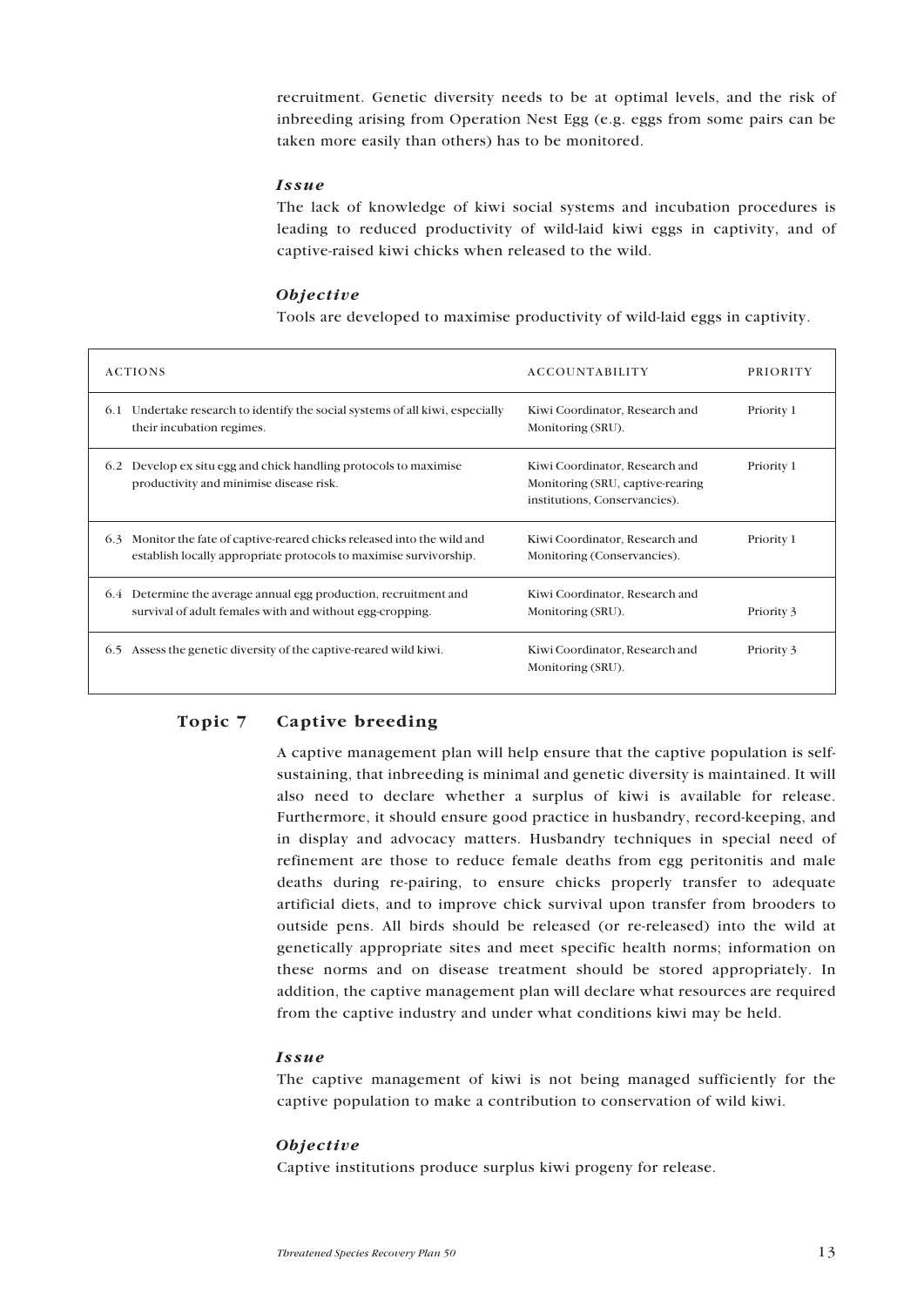| <b>ACTIONS</b>                                                                                                                                    | <b>ACCOUNTABILITY</b>                                                                               | <b>PRIORITY</b> |
|---------------------------------------------------------------------------------------------------------------------------------------------------|-----------------------------------------------------------------------------------------------------|-----------------|
| Develop and adopt a captive management plan for kiwi.<br>7.1                                                                                      | Kiwi Coordinator, Operations and<br>Planning (captive-rearing institutions).                        | Priority 1      |
| Refine kiwi husbandry techniques, especially to reduce mortality<br>7.2<br>of adult females and chicks.                                           | Kiwi Coordinator, Operations and<br>Planning (Conservancies, SRU).                                  | Priority 2      |
| Assess health status of birds in captivity and in the wild to identify<br>7.3<br>health normals and successful treatments for sublethal diseases. | Kiwi Coordinator, Research and<br>Monitoring (SRU, captive-rearing<br>institutions, Conservancies). | Priority 2      |
| Bring further taxa into captivity to establish husbandry protocols<br>7.4<br>for all taxa.                                                        | Kiwi Coordinator, Operations and<br>Planning (SRU, captive-rearing institutions).                   | Priority 3      |
| Determine what, if any, captive breeding programme is required<br>7.5<br>for release into the wild, and identify kiwi captive breeding targets.   | Kiwi Coordinator, Operations and<br>Planning (SRU, captive-rearing institutions).                   | Priority 3      |

# G. RESEARCH

## **Topic 8 Genetics and taxonomy**

As we are committed to maintaining genetic diversity of kiwi, we need as much relevant data as possible. When integrated with morphological and behavioural characteristics, and distributional data, this will enable identification of appropriate management units. Furthermore, it will form the basis of a revision of the present taxonomic status of the kiwi (currently grouped informally into varieties/ populations, as well as formally described taxa).

### *Issue*

The lack of clarity about the genetic status of kiwi populations is leading to difficulty in identifying priority populations for management.

## *Objective*

Kiwi populations with distinct genetic difference are identified.

| <b>ACTIONS</b>                                                                                                                                                       | <b>ACCOUNTABILITY</b>                                                        | <b>PRIORITY</b> |
|----------------------------------------------------------------------------------------------------------------------------------------------------------------------|------------------------------------------------------------------------------|-----------------|
| Analyse further blood samples from Okarito and Haast populations<br>8.1<br>to ascertain the taxonomic status of those populations.                                   | Kiwi Coordinator, Research and<br>Monitoring (SRU, Royal Ontario Museum).    | Priority 1      |
| Analyse blood samples from populations not sampled adequately<br>8.2<br>to ascertain the taxonomic status of major (geographical)<br>North Island kiwi populations.  | Kiwi Coordinator, Research and<br>Monitoring (SRU, Royal Ontario<br>Museum). | Priority 1      |
| Define appropriate management units, including identification of<br>8.3<br>minimum founder population size, and genetically viable<br>populations for all kiwi taxa. | Kiwi Coordinator, Research and<br>Monitoring (SRU, Royal Ontario<br>Museum). | Priority 2      |
| Publish a new taxonomy of kiwi.<br>8.4                                                                                                                               | Kiwi Coordinator, Research and<br>Monitoring (SRU, Roval Ontario Museum).    | Priority 3      |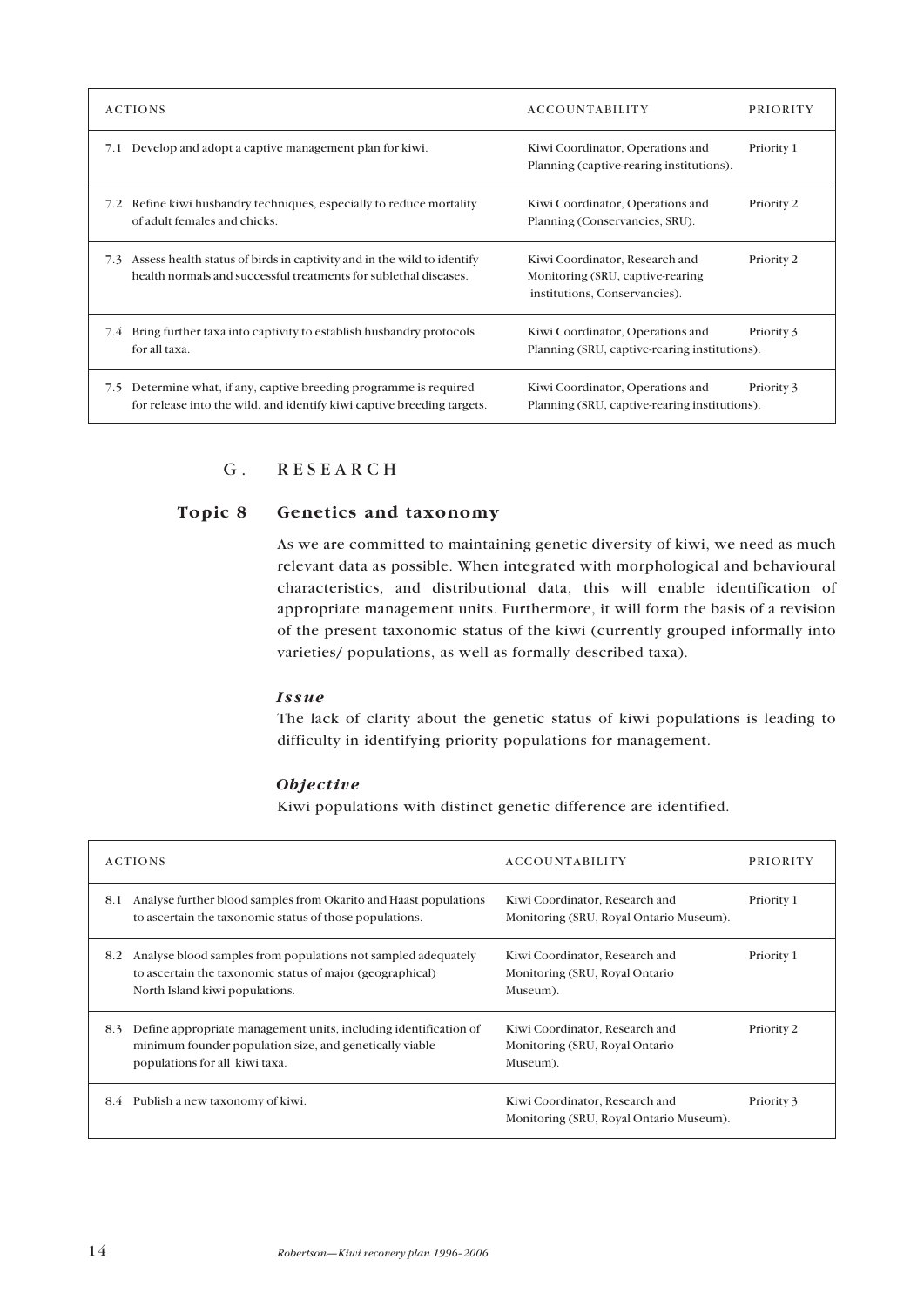## **Topic 9 Monitoring**

Monitoring of key populations is important to determine trends, to indicate where management effort is most needed, and to indicate long-term effects of management.

### *Issue*

Lack of information on kiwi population dynamics is leading to difficulty in interpreting trends in kiwi recovery and identifying populations where management effort is most needed.

### *Objective*

Population trends of all taxa are monitored.

| <b>ACTIONS</b>                                                                                                                                                                           | <b>ACCOUNTABILITY</b>                                              | <b>PRIORITY</b> |
|------------------------------------------------------------------------------------------------------------------------------------------------------------------------------------------|--------------------------------------------------------------------|-----------------|
| Collate and publish the baseline data for nationwide kiwi monitoring.<br>9.1                                                                                                             | Kiwi Coordinator, Research and<br>Monitoring (SRU, Conservancies). | Priority 1      |
| Repeat the nationwide kiwi monitoring scheme every five years to<br>9.2<br>determine trends in nationwide kiwi monitoring and confirm variations<br>by further monitoring the next year. | Kiwi Coordinator, Research and<br>Monitoring (SRU).                | Priority 1      |
| Undertake intensive monitoring of banded populations of kiwi to<br>9.3<br>identify population dynamics.                                                                                  | Kiwi Coordinator, Research and<br>Monitoring (SRU, Conservancies). | Priority 1      |

# **Topic 10 Autecology and population dynamics (survival, productivity, dispersal, recruitment, modelling) and management**

Information on productivity and survival of adults is now available, but there seem to be significant regional differences that need to be addressed. There are few data on juvenile dispersal (because of small sample sizes and difficulty following juveniles); the success of improving recruitment into a population may depend on identifying factors related to juvenile dispersal. Population models to support management decisions have to be examined. Future operations to control or eradicate pests need to assess and, if necessary, mitigate accidental deaths among kiwi. Detailed population work is needed for the Haast tokoeka (a small population with an unusual distribution) and the populations of great spotted kiwi/roroa on both sides of the Southern Alps (to examine the possibility that agents of decline might prove to be less of a problem in high-rainfall areas). There are various circumstances under which kiwi and humans regularly share habitat, and the kiwi-friendly management of these habitats (rough farmland, production forests, areas being cleared of scrub, and areas used for pig hunting) needs to be established.

### *Issues*

Lack of knowledge about the population dynamics of some kiwi taxa is impeding recovery of those taxa.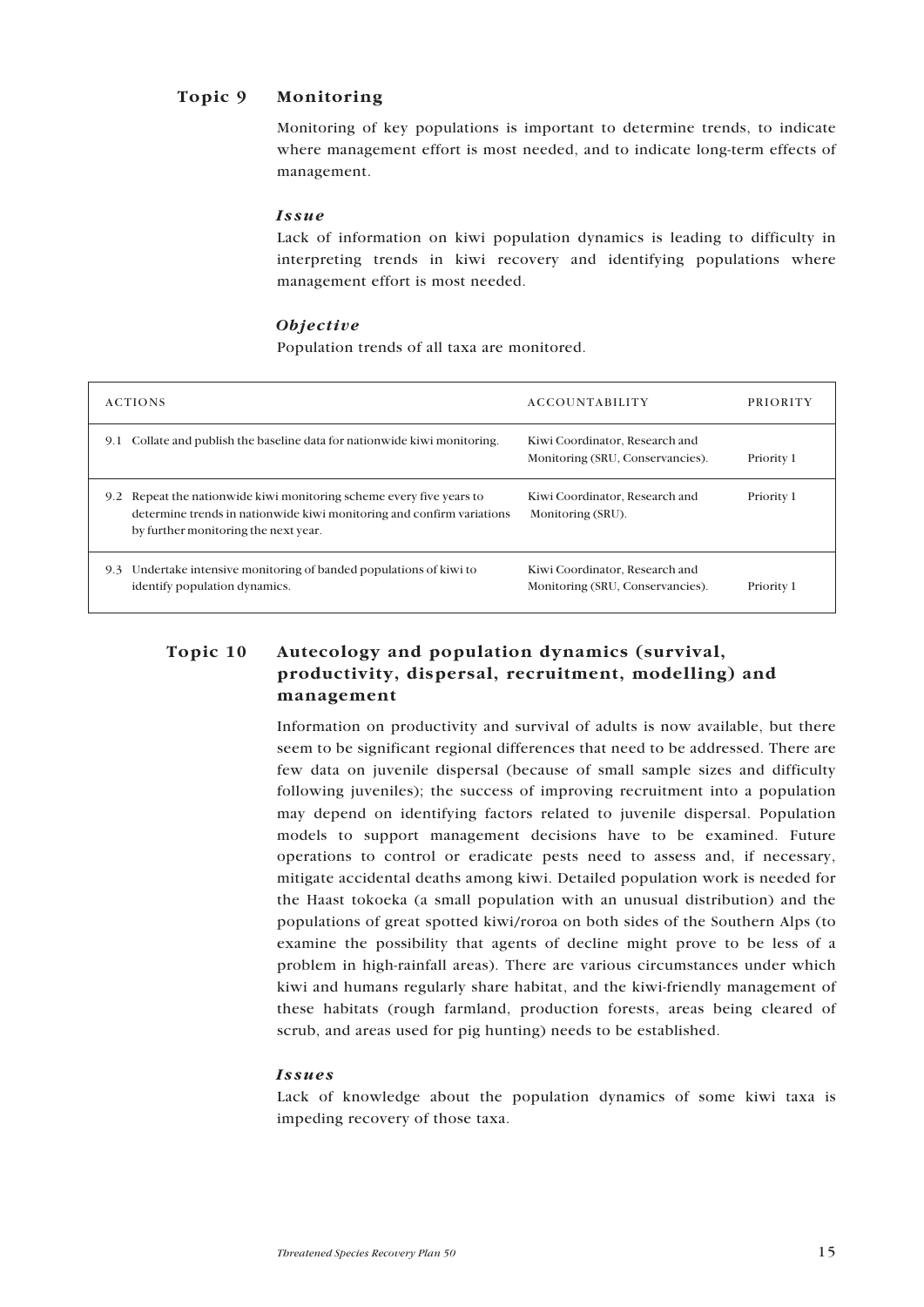### *Objective*

The agents of decline for each taxon have been determined and the effectiveness of management assessed.

| <b>ACTIONS</b>                                                                                                                                                                      | <b>ACCOUNTABILITY</b>                                                                      | <b>PRIORITY</b> |
|-------------------------------------------------------------------------------------------------------------------------------------------------------------------------------------|--------------------------------------------------------------------------------------------|-----------------|
| 10.1 Undertake research on the productivity, survival, and dispersal of kiwi<br>to ascertain factors affecting survival and productivity.                                           | Kiwi Coordinator, Research and<br>Monitoring (Contract research,<br>Conservancies).        | Priority 1      |
| 10.2 Develop population models to support management decisions.                                                                                                                     | Kiwi Coordinator, Research and<br>Monitoring (Contract research,<br>Conservancies).        | Priority 1      |
| 10.3 Undertake research on the effects of pest management on kiwi<br>to identify kiwi survivorship through pest control /eradications using<br>new techniques and/or timing.        | Kiwi Coordinator, Research and<br>Monitoring (SRU).                                        | Priority 1      |
| 10.4 Undertake research on the ecology of, and threats to, the Haast tokoeka.                                                                                                       | Kiwi Coordinator, Research and<br>Monitoring (Area Manager Haast, SRU).                    | Priority 1      |
| 10.5 Undertake research on the Southern Alps population of great spotted<br>kiwi/roroa to determine regional variation in population dynamics and<br>management.                    | Kiwi Coordinator, Research and<br>Monitoring (Canterbury and West Coast<br>Conservancies). | Priority 2      |
| 10.6 Undertake research on the management of kiwi in rough farmland<br>to determine the best practical land management to enhance/maintain<br>kiwi populations in these areas.      | Wanganui Conservancy (SRU).                                                                | Priority 2      |
| 10.7 Undertake research on the use of exotic forests by kiwi to determine<br>the best practical land management to enhance/maintain kiwi<br>populations in pine plantations.        | Northland Conservancy (SRU).                                                               | Priority 2      |
| 10.8 Undertake research on the short-term and long-term impacts of land<br>clearance to determine the best practical land clearance to maintain<br>kiwi populations.                | Northland Conservancy (SRU).                                                               | Priority 2      |
| 10.9 Undertake research on feral pigs and pig-hunting as a threat to<br>kiwi to determine the best practical pig hunting methods to maintain<br>kiwi in recreational hunting areas. | Kiwi Coordinator, Research and<br>Monitoring (Conservancies).                              | Priority 3      |

## **Topic 11 Distribution**

To define management units properly, it is important to continue collating distribution records. Both the Kiwi Call Scheme and the Kiwi Reporting Scheme contribute valuable information and should be continued. Experienced observers should do follow-up work in areas outside of the known range for kiwi where there are apparently reliable reports of birds. Fiordland has not yet been surveyed, but as there are indications of a decline in tokoeka, it should be surveyed comprehensively.

#### *Issue*

Lack of information about kiwi distribution is leading to difficulty in identifying key populations for management.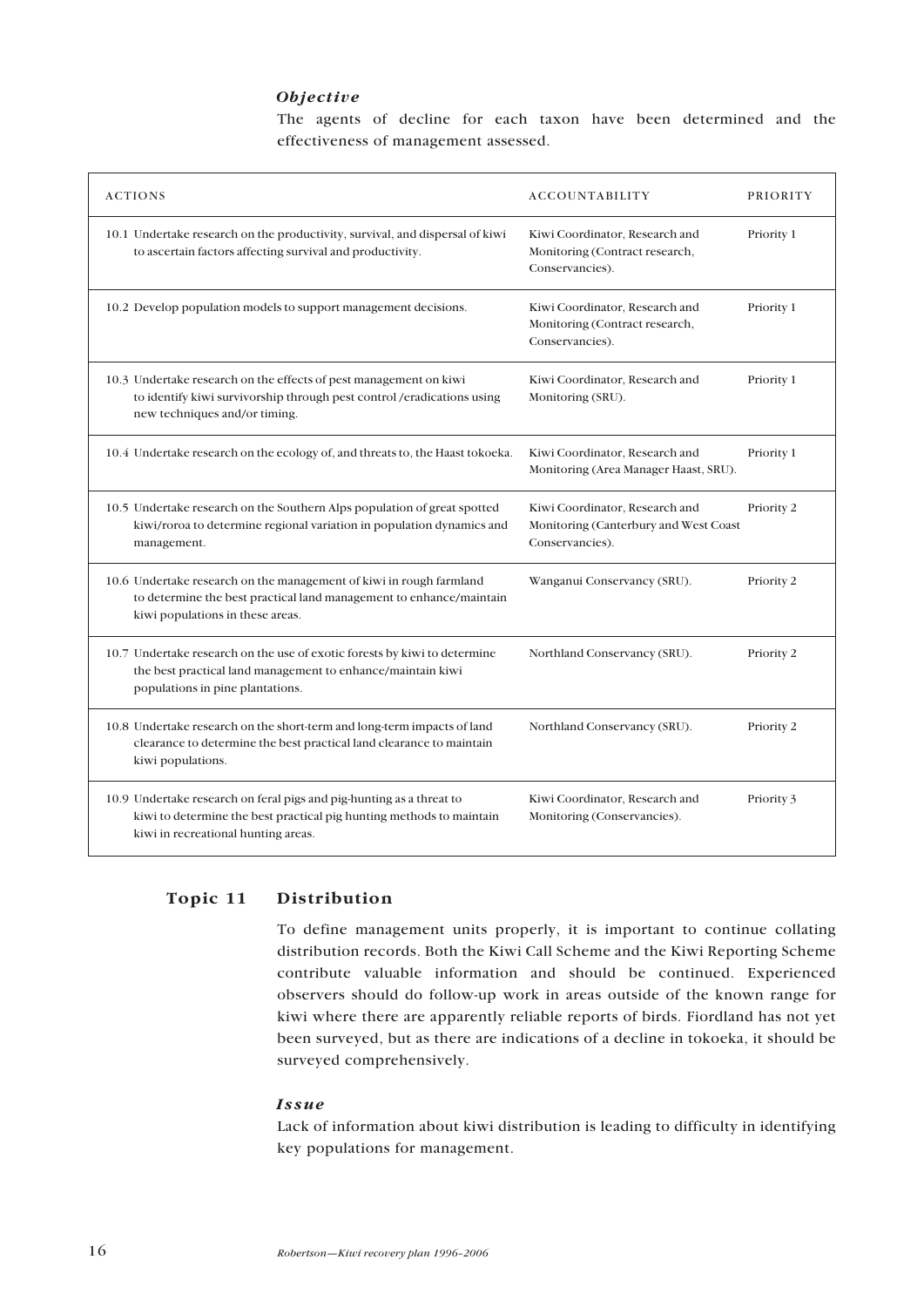#### *Objective*

Gaps in our knowledge of kiwi distribution have been identified and surveyed.

| <b>ACTIONS</b>                                                                                                                                 | ACCOUNTABILITY                                                     | <b>PRIORITY</b> |
|------------------------------------------------------------------------------------------------------------------------------------------------|--------------------------------------------------------------------|-----------------|
| 11.1 Continue the Kiwi Call Scheme to determine relative kiwi abundance<br>(over time) from casual observation.                                | Kiwi Coordinator, Research and<br>Monitoring (SRU, Conservancies). | Priority 1      |
| 11.2 Continue the Kiwi Reporting Scheme to identify kiwi distribution<br>(and changes over time).                                              | Conservancies (SRU).                                               | Priority 2      |
| 11.3 Survey southern to koeka in Fiordland to determine distribution,<br>abundance and population trends.                                      | Area Manager, Te Anau<br>(Conservancies, SRU).                     | Priority 2      |
| 11.4 Survey specific sites for all species to gain an understanding of kiwi<br>distribution to a level suitable for defining management units. | Conservancies (SRU, Kiwi Coordinator<br>Operations and Planning).  | Priority 2      |

# 5. Acknowledgements

This plan was developed with considerable help and input from members of the Kiwi Recovery Group: Rogan Colbourne, Alison Corich, Tracy Johnson, John Lyall, John McLennan, Ray Pierce, Kevin Smith and Cam Speedy. Other staff from the Department of Conservation and others interested in kiwi conservation added useful comments on drafts of this plan, especially Dave Butler, Pam Crisp, Christine Reed, Wendy Sporle, Wanda Vivequin, Shaun O'Connor and Murray Williams.

The excellent progress made towards understanding the plight of kiwi and the conservation of the six taxa in New Zealand has resulted from to the very dedicated work of many hundreds of New Zealanders ('Kiwis'), often working in arduous and difficult field conditions. This work could not have been done without the generous financial and/or logistical support of the Threatened Species Trust, the Bank of New Zealand Kiwi Recovery Trust and Bank of New Zealand customers, the Royal Forest & Bird Protection Society and the Department of Conservation. Other agencies, such as the Foundation for Research, Science and Technology (through Landcare Research NZ Ltd), Massey University, numerous captive-breeding institutions, and private landcare groups have also contributed much to this recovery programme.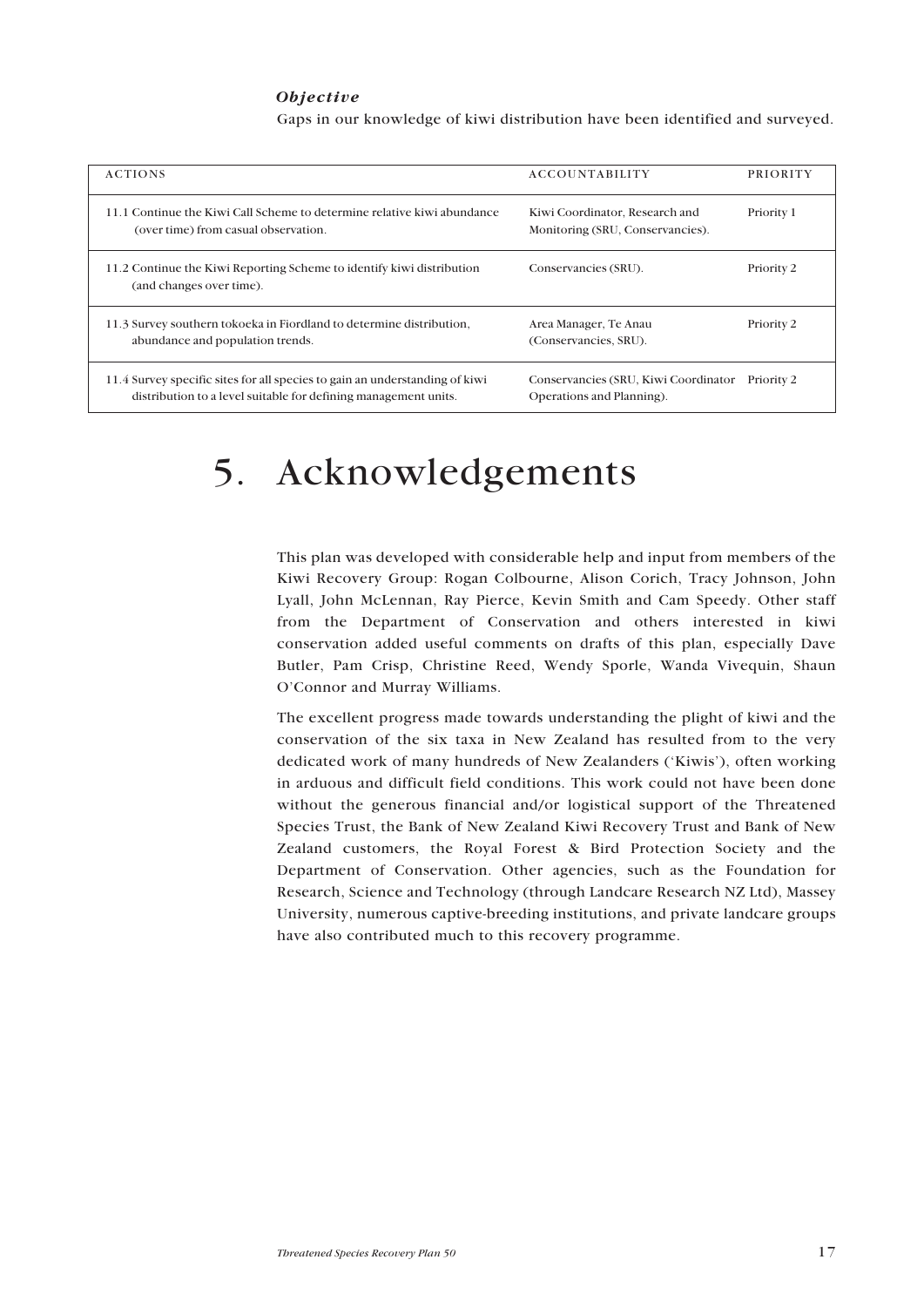# 6. References

- Butler, D.; McLennan, J. 1991: Kiwi Recovery Plan. *Threatened Species Recovery Plan 2*. Department of Conservation, Wellington.
- Colbourne, R.M.; Robertson, H.A. 1997: Successful translocations of little spotted kiwi (*Apteryx owenii*) between offshore islands of New Zealand. *Notornis 44*: 253–258.
- Hitchmough, R. 2002: New Zealand threat classification system list. *Threatened Species Occasional Publication 23*. Department of Conservation, Wellington.
- McLennan, J.A.; Potter, M.A., Robertson, H.A.; Wake, G.C.; Colbourne, R. Dew, L.; Joyce, L.; Lyall, J.; McCann, A.J.; Miles, J; Miller, P.J.; Reid, J. 1996: Role of predation in the decline of kiwi, Apteryx spp. *New Zealand Journal of Ecology 20*: 27–35.
- Pierce, R.J.; Sporle, W. 1997: Causes of kiwi mortality in Northland. *Conservation Advisory Notes 169.* Department of Conservation, Wellington.
- Robertson, H.A.; Colbourne, R.M.; Graham, P.; Miller, P.J.; Pierce, R.J. 1999: Survival of brown kiwi exposed to 1080 poison used for brushtail possum control in Northland, New Zealand. *Wildlife Research 26*: 209–214.
- Taborsky, M. 1988. Kiwis and dog predation: observations in Waitangi State Forest. *Notornis 35*: 197–202.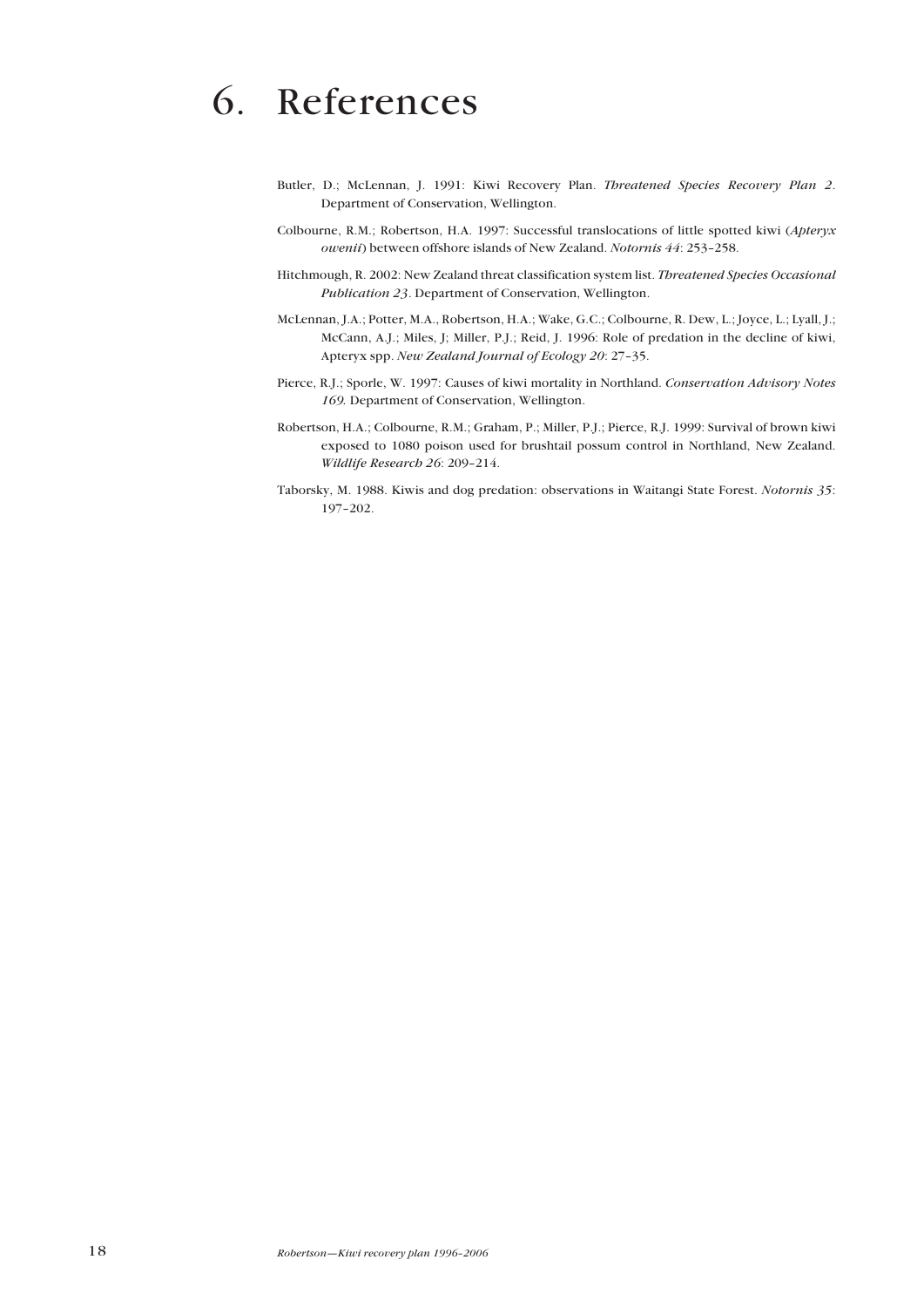# APPENDIX 1

## RESULTS: THE KIWI RECOVERY PROGRAMME, 1991–96

This Appendix quotes the goal, aims and objectives of the kiwi recovery plan published in 1991, as listed in the plan (reformatted, with minor spelling changes). These are comparable to those in the present plan. The plans quoted below are comparable to tasks in the present plan; outcomes have the same meaning in both documents.

To avoid confusion with the new plan, the suffix /91 has been added to the Objective and Plan numbers in the 1991 recovery plan. In some cases, the original recovery plan did not number Plans; these have had numbers arbitrarily assigned and put in square brackets—for example, Plan [1a/91]. You can find them by looking in the printed 1991 plan under the original Objective numbers. An ellipsis ( … ) indicates that some text has been omitted.

## Long-term goal

To maintain and, where possible, enhance the current abundance, distribution and genetic diversity of kiwi.

#### *Aims*

- 1. To identify the current distribution, abundance and genetic diversity of kiwis, the trends of their populations and the threats they face (OBJECTIVES 1–4).
- 2. To take action to remove the short-term risk of extinction of endangered kiwi taxa, prevent further declines and begin recovery of other kiwi populations (OBJECTIVES 5–9).

#### *Objectives*

OBJECTIVE 1/91: Identify Current Distribution and Abundance of Kiwi. *Undertake surveys of known range and areas where taxa are considered to have recently become extinct.*

- Plan [1a/91]: Continue the Kiwi Call Scheme (S&R, conservancies, general public).
- Outcome [1a/91]: Regularly updated distribution maps of kiwi and measures of call rates in some areas.
- Plan [1b/91]: Perform surveys in eight North Island conservancies.
- Outcome [1b/91]: Identification on a conservancy basis of kiwi distribution, with an indication of the density in different areas. …
- Plan [1c/91]: Survey [South Island brown kiwi] population of Haast area and complete survey of Okarito … Compare with previous surveys to evaluate current trend.
- Outcome [1c/91]: Identification of the approximate number of kiwi … and their distribution. …
- Plan [1d/91]: Survey [great spotted kiwi] population from NW Nelson to South Westland. …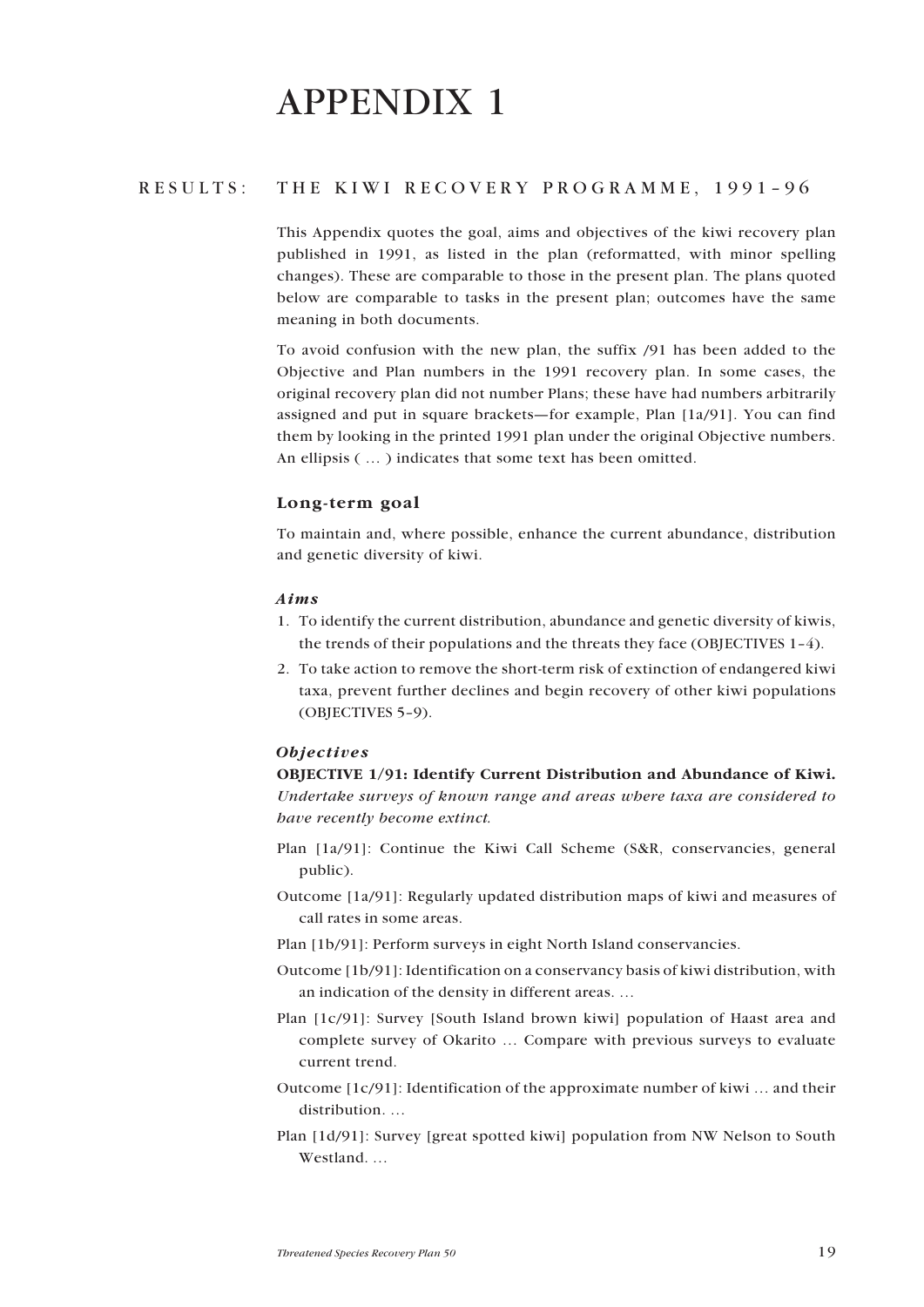Outcome [1d/91]: Distribution … and identification of current disjunct populations. Comparative densities …

#### *Summary of 1991–96 results*

1000 record cards were added to the Kiwi Call Scheme; Kiwi Reporting Cards have been distributed and are being used.

Great spotted kiwi: Extensive survey work has identified three discrete populations (North-west Nelson, Paparoas, and Southern Alps meeting between Harper Pass and Arthur's Pass). The study area population (Saxon Hut, Heaphy Track) is stable, but others may be declining. (Priority 1)

South Island brown kiwi: More precise population estimates have been made, and a study population has been banded at Okarito. (Priority 1)

Little spotted kiwi (D'Urville): None have been reported. (Priority 1)

North Island brown kiwi: More than a dozen surveys show a patchy distribution across the island, ranging from locally common in Northland to virtual disappearance from the Kaimanawas. (Priority 2)

Other surveys: A search for the 'little spotted kiwi' in south Westland found no further birds. A survey of Deep Cove/Wilmot Pass showed moderate numbers of southern tokoeka west of the divide but few to the east.

OBJECTIVE 2/91: Identify Genetic Diversity of Kiwi. *Investigate the genetic variation within kiwi across their geographic distribution using a combination of morphological and molecular techniques. Identify potential management options based on these analyses. (Priority 1)*

Plan [2a/91]: Complete analyses of blood samples currently held, using blood protein and mitochondrial DNA techniques. Collect further samples from Haast and Kapiti populations … Compare … with morphological data.

Outcome [2a/91]: A revised taxonomy for brown kiwi. …

- Plan [2b/91]: Collect blood and morphometric data from great spotted kiwi throughout their range. Analyse blood …
- Outcome [2b/91]: Identification of variation … and possibly revision of taxonomy. …
- Plan [2c/91]: Collect blood and morphometric data from the D'Urville bird now on Long Island. … Collect similar data from any birds remaining on D'Urville. …
- Outcome [2c/91]: Identification of any differences … and a recommendation on … maintain[ing] the two as separate genetic lines.

#### *Summary of 1991–96 results*

Two independent genetic investigations were made. Both found that there were four groups of kiwi distinct at the species level. The brown kiwi is two species—the brown kiwi and the tokoeka. The Okarito population is genetically distinct and may also represent a separate species; likewise, the Haast birds.

North Island brown kiwis have strong regional differences, and captive stock should be kept separate.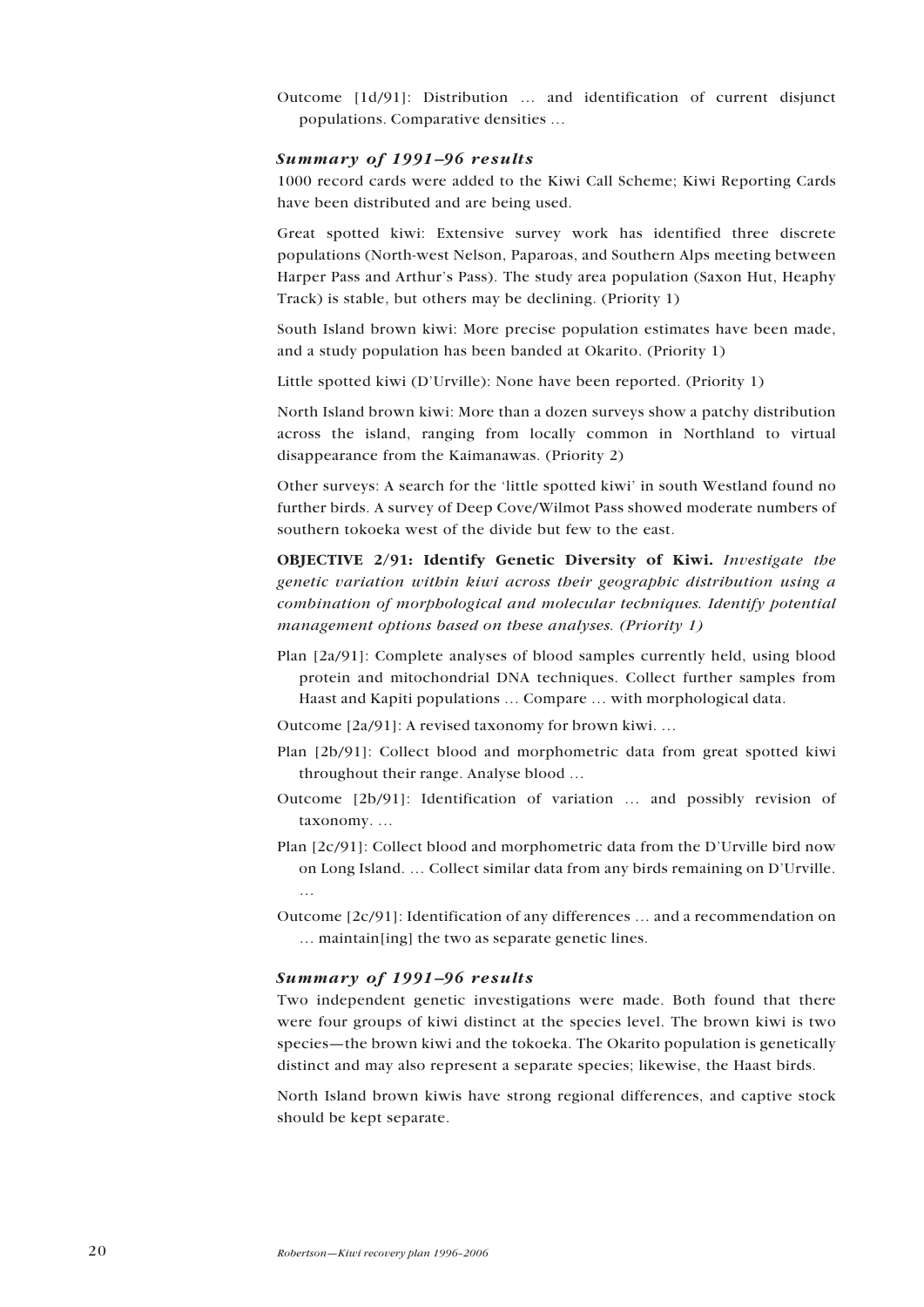Great spotted kiwi populations have some variation but have probably not been isolated for long. No obvious differences between Kapiti and D'Urville Island little spotted kiwi were noted.

A 'great spotted kiwi' from Franz Josef was in fact a hybrid little spotted kiwi x Okarito brown kiwi. It is now on Mana Island.

OBJECTIVE 3/91: Determine Kiwi Population Trends Through Monitoring. *Develop a technique to index the abundance of kiwi in an area. Identify key populations for each taxon, and monitor these at regular intervals to establish trends. (Priority 1)*

- Plan 3a/91: Develop a monitoring strategy to be applied to all kiwi taxa. Develop a reliable method for indexing abundance using call counts and apply this technique together with the banding of samples of territory holders.
- Plan 3b/91: Identify key populations for each taxon.
- Plan 3c/91: Establish regular monitoring on a regional basis.
- Outcomes 3a–3c: A reliable indexing technique and key populations identified by end of 1992/93. Monitoring programme established for all kiwi taxa following this.

#### *Summary of 1991–96 results*

Nineteen baseline monitoring sites were chosen (see Table A1), to include all taxa and subpopulations. The monitoring method is based on call rates.

The call-rate method was not suitable for sites with very low call rates (under 2/ hour), and so Okarito was dropped. No adequate sites were established in East Coast/Hawke's Bay or Fiordland.

There are now 12 populations which have been banded (see Table A1). These provide an independent method for monitoring population trends.

OBJECTIVE 4/91: Determine Threats to Wild Populations and Develop Management Techniques for Population Maintenance and Recovery. *Undertake research to determine the causes of mortality in the wild. Develop management techniques to tackle those causes that we can influence directly.*

Plan 4a/91: Undertake research on the survival and dispersal of juveniles.

Plan 4b/91: Undertake research on the effects of possum control operations on kiwi.

Plan 4c/91: Undertake research on South Island kiwi and evaluate options for the management of small populations.

Plan 4d/91: Undertake research on the management of kiwi in rough farmland.

Plan 4e/91: Undertake research on the social systems of kiwi.

Plan 4f/91: Undertake research on the use of exotic forests by kiwi.

No outcomes listed.

### *Summary of 1991–96 results*

Work has been undertaken as part of research-by-management programmes, primarily those in central Northland and at Waikaremoana, but also in the Tongariro forest.

Main threats were identified as: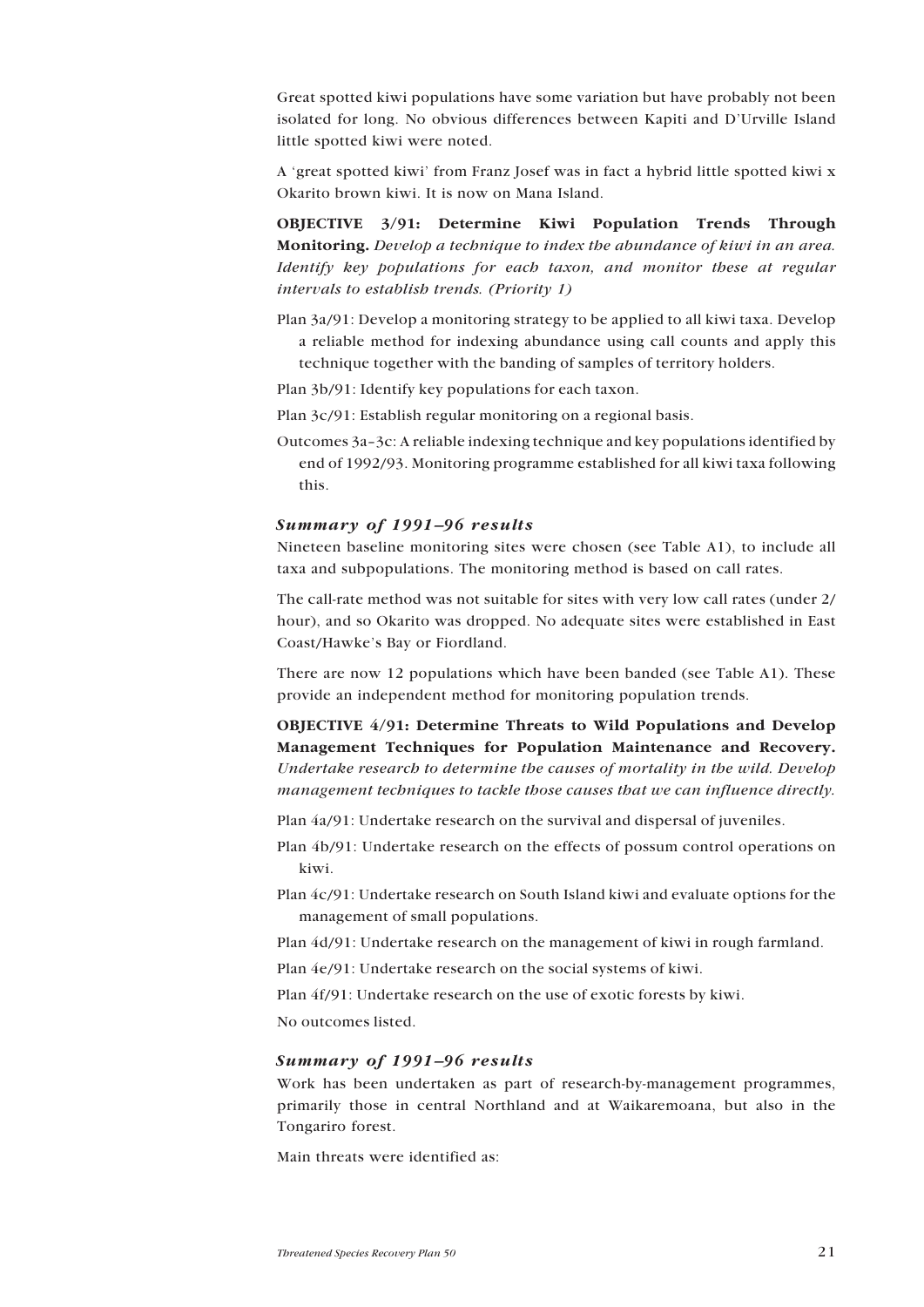- to adults—dogs, ferrets, possum traps and cyanide, cars;
- to chicks—stoats, cats, harriers (*Circus approximans*), ferrets;
- to eggs—possums (*Trichosurus vulpecula*), microbes, mustelids, kea (*Nestor notabilis*). (Other threats exist.)

The main bottleneck is the young juvenile stage, when 95% die, mainly killed by mustelids and cats, within 6–9 months of leaving the nest.

Juvenile survival (Priority 1): Four sites are being used for DOC research, and Landcare have a study site at Lake Waikaremoana. Control of possums and stoats has been carried out at Okarito, and valuable infrared video footage for nests has been obtained.

Research on pest control (Priority 1): The original objective concerned only possums; it has been widened to cover pest control operations, such as rat eradication. Studies have concentrated on the effects of 1080 and brodifacoum operations; data indicates minimal risk to kiwi populations during both types of operation.

Research on South Island kiwi and management of small operations (Priority 2): Much data on Okarito brown kiwi/rowi has been gathered, and there has been

| <b>TAXON</b>             | <b>MONITORING SITES</b>                                                                                                                                                                 | POPULATIONS WHERE SAMPLES OF<br>TERRITORIAL KIWI ARE BANDED                                                                         |
|--------------------------|-----------------------------------------------------------------------------------------------------------------------------------------------------------------------------------------|-------------------------------------------------------------------------------------------------------------------------------------|
| North Island brown kiwi  | Northern Northland<br>Western Northland*<br>Eastern Northland<br>Central Northland*<br>Little Barrier Island†<br>Coromandel PeninsulaTongariro*<br>Taranaki<br>East Coast/Hawke's Bay¶‡ | Trounson, Northland<br>Purua, Northland<br>Lake Waikaremoana<br>Tongariro Forest, Volcanic Plateau                                  |
| Okarito brown kiwi       | Okarito*‡                                                                                                                                                                               | Okarito, South Westland                                                                                                             |
| Haast tokoeka            | <b>Haast Range</b>                                                                                                                                                                      | Haast Range, South Westland                                                                                                         |
| Southern tokoeka         | Stewart Island/Rakiura                                                                                                                                                                  | Mason Bay, Stewart Island/Rakiura                                                                                                   |
| Great spotted kiwi/roroa | <b>Gouland Downs</b><br><b>Heaphy River</b><br>Denniston<br>Taramakau River<br>Eastern Southern Alps*                                                                                   | Saxon, NW Nelson                                                                                                                    |
| Little spotted kiwi      | Kapiti Island <sup>+</sup>                                                                                                                                                              | Kapiti Island, Wellington<br>Red Mercury Island, Coromandel<br>Tiritiri Matangi Island, Auckland<br>Long Island, Marlborough Sounds |

TABLE A1: CURRENT KIWI TAXA, INDICATING SITES CHOSEN FOR MONITORING AND NUMBERS OF BIRDS BANDED.

> \* Includes stations covering areas where intensive protection of kiwi is under way as part of the Kiwi Recovery Programme.

- † Sites already free of mammalian kiwi predators (i.e. excluding rats).
- ‡ Because insufficient calls have been detected from the first two years of monitoring, a different technique (based on banding and territory mapping) will be used instead.
- § Populations where intensive protection of kiwi is under way as part of the Kiwi Recovery Programme.
- ¶ Suitable baseline monitoring was not conducted.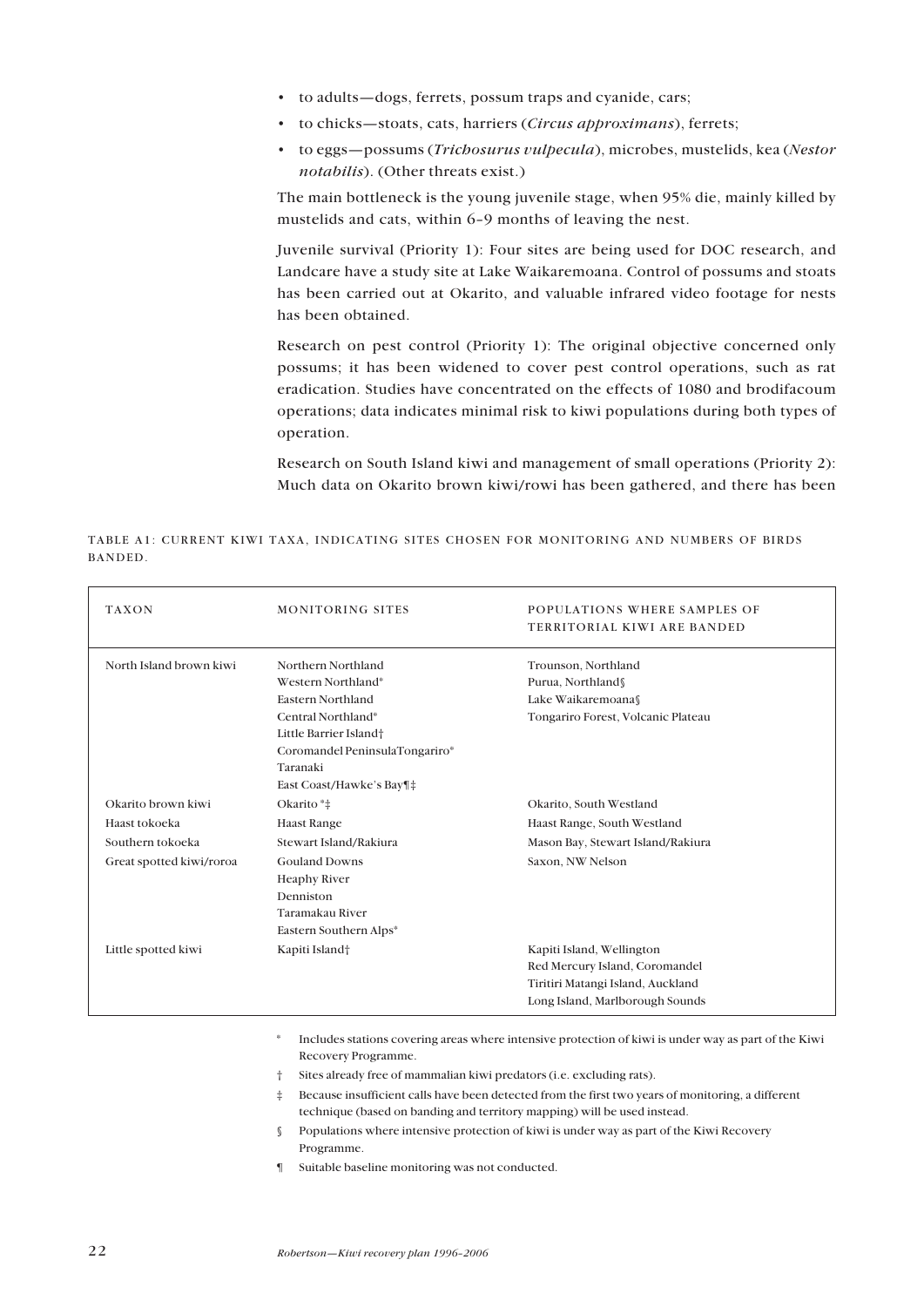some collection of data on Haast tokoeka. Observation of Okarito brown kiwi/ rowi and southern tokoeka on Stewart Island shows that both parents incubate the egg, occasionally with additional help. ONE (Operation Nest Egg) is a major programme to develop techniques for removing eggs from the wild, hatching them in captivity, and then returning the subadults to the wild. Some eggs have been hatched successfully, and some chicks have been released. Some of these are alive and breeding. The regime for handling of eggs is being further refined.

Research on kiwi in rough farmland (Priority 3): This has recently begun in Aotuhia, Taranaki.

Research on social systems (Priority 3): Much new information on all taxa of brown kiwi and tokoeka has been gathered.

Research on the use of exotic forests (Priority 3): No new research has been done.

OBJECTIVE 5/91: Ensure Survival of Little Spotted Kiwi. *Establish little spotted kiwi on one additional island capable of supporting a large, selfsustaining population and ensure their survival on the islands they currently occupy.*

Plan 5a/91: Establish whether the population on Kapiti Island is self-sustaining.

- Plan 5b/91: Establish whether the Hen Island population is self-sustaining without further intervention.
- Plan 5c/91: Establish whether the Red Mercury population is self-sustaining without further intervention.
- Plan 5d/91: Establish a self-sustaining population on a further island capable of supporting a large population.
- Plan 5e/91: Transfer any birds remaining on D'Urville Island to Long Island.
- Plan 5f/91: Determine the current Long Island population and take steps to ensure its survival.
- Plan 5g/91: Select another island for possible transfer of birds from Long Island.
- Outcomes: Little spotted kiwi's future secure in the medium term. The island populations can be seen as holding measures until … re-introduction to the mainland is a possibility.

#### *Summary of 1991–96 results*

Establish if the Kapiti population is self-sustaining (Priority 1): It is, and the Kapiti population is probably at carrying capacity.

Establish if the Hen Island population is self-sustaining (Priority 1): In 1988/89, 38 birds were released; the 1996 population is probably more than 50.

Transfer birds on D'Urville Island to Long Island (Priority 1): No new birds have been reported.

Establish if the Red Mercury population is self-sustaining (Priority 2): In 1983, 12 birds were released; the 1993 population was estimated at 30.

Establish a population on a further large island (Priority 2): A new population of little spotted kiwi has been established on Tiritiri Matangi. The birds have bred successfully and have all gained weight.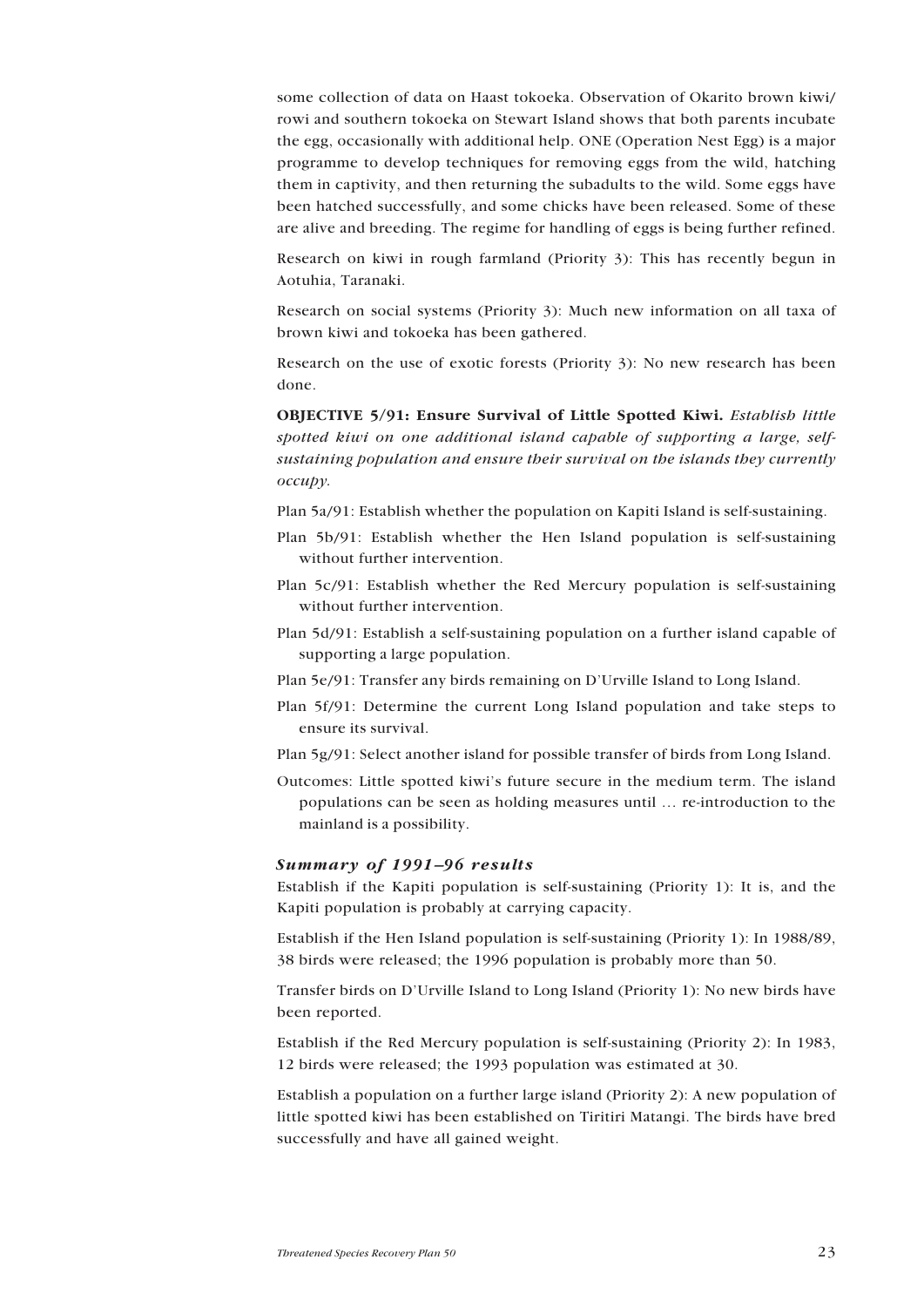Determine Long Island population and safeguard it (Priority 2): The Long Island population has grown from five birds in 1990 to at least 10 in 1995; this includes the last of the D'Urville Island birds.

Select an island for transfer of birds from Long Island (Priority 3): There is no need to establish a second population in the near future; there is plenty of unused territory on Long Island, and other suitable islands exist in the Sounds.

OBJECTIVE 6/91: Identify and Evaluate Islands Available for Brown or Great Spotted Kiwi. *Preliminary work should be undertaken to identify islands for these kiwi, in case they are required in the short term for an endangered population. (Priority 1: South Island and 2: great spotted)*

- Plan [6a/91]: Evaluate all islands that may be suitable for [South Island brown and great spotted kiwi].
- Outcome [6a/91]: Islands provisionally identified as available for kiwi translocations

#### *Summary of 1991–96 results*

The Kiwi Recovery Group is awaiting formulation of a DOC islands policy.

OBJECTIVE 7/91: Manage Mainland Populations to Reduce Their Rate of Decline. *Endeavour to protect and enhance kiwi habitat and reduce impacts of dogs, pigs, possum trapping and poisoning, and road kills.*

Plan 7a/91: Endeavour to prevent further loss of kiwi habitat.

Plan 7b/91: Encourage the safer use of leg-hold traps and cyanide baits for possums.

Plan 7c/91: Develop 1080 and cyanide baits that are unattractive to kiwi.

Plan 7d/91: Minimise impacts of dogs on kiwis.

- Plan 7e/91: Advocate management practices that are compatible with kiwi conservation to the owners of exotic forests.
- Plan 7f/91: Minimise road deaths of kiwis. …

No outcomes listed.

#### *Summary of 1991–96 results*

Efforts have been concentrated in Northland, as many kiwi are on private land in this area. Various techniques are being used to reach the community; parts of the Northland model are being used elsewhere (e.g. Coromandel Peninsula).

Habitat protection (Priority 1): A thousand hectares at Aotuhia, inland Taranaki, was allocated to DOC, and research is under way to see how birds use the various habitat types in the block. In Northland, some private landowners and communities are safeguarding kiwi. The Department is trying to make scrub clearance a notifiable activity.

Minimise the effect of possum trapping and poisoning (Priority 1): A leaflet has been produced to recommend ways to set possum traps and baits to minimise risk to kiwi. The Department now requires that leg-hold traps and cyanide must be at least 70 cm above the ground in areas occupied by kiwi.

Minimise impact of dogs (Priority 1): There have been major door-knocking campaigns, signage, and pamphlets to raise dog owners' awareness of risks to kiwi. Changes have been made in the Dog Control and Hydatids Act, allowing the Department to destroy or exclude dogs under certain circumstances.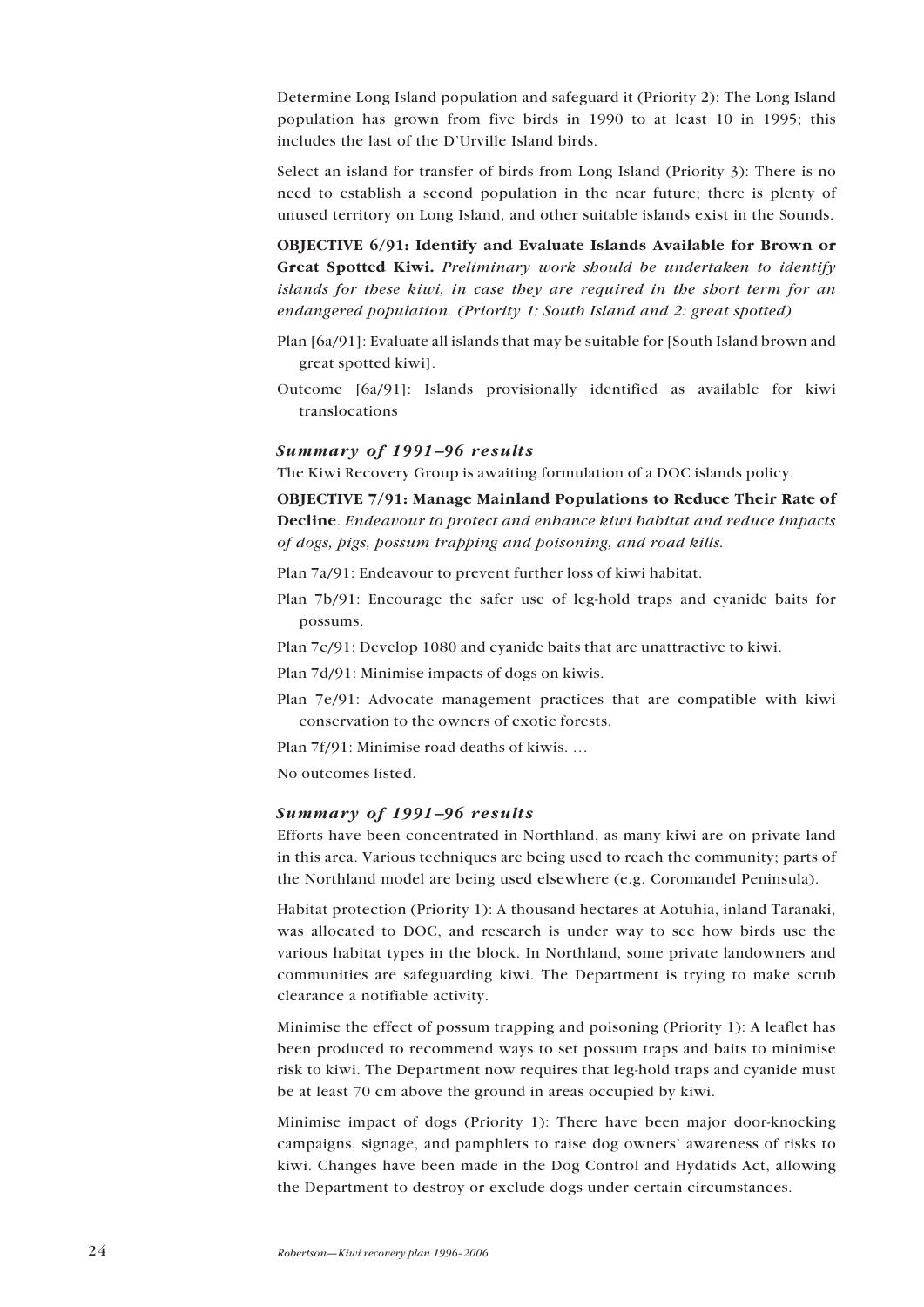Develop new baits and poisons (Priority 2): Research in progress.

Advocate exotic forest management (Priority 2): Forest & Bird have been conducting a public awareness campaign. The Principles for Commercial Plantation Forest Management in New Zealand were signed in 1992 by conservation and farm forestry organisations.

Minimise road deaths of kiwi (Priority 3): Road signs are being posted where appropriate.

OBJECTIVE 8/91: Manage Recovery of Key Mainland Populations. *Take action to reduce mortality and/or increase productivity of key mainland populations.*

- Plan 8a/91: Initiate a programme to manage a large area of Crown-owned native forest to directly benefit its kiwi population.
- Plan 8b/91: Develop through research and then advocate management practices that are compatible with kiwi conservation to farmers whose land includes kiwi habitat.

No outcomes listed.

### *Summary of 1991–96 results*

Initiate management of a large forest population (Priority 1): This has been done in Okarito. After continued breeding failure, for a variety of reasons, emphasis has shifted to concentrating on Operation Nest Egg.

Develop and advocate management practices for rough farmland (Priority 2): Research has begun on this.

OBJECTIVE 9/91: Develop Techniques to Breed Kiwi in Captivity. *Undertake captive breeding research to ensure we have the expertise to take birds or eggs from any kiwi taxon and to rear and breed these.*

- Plan 9a/91: Develop a captive management plan for kiwi and appoint coordinators to manage the captive programmes of each species.
- Plan 9b/91: Bring further great spotted, little spotted and South Island (or Stewart Island brown kiwi) into captivity to facilitate research on husbandry of these taxa.

Plan 9c/91: Develop better artificial diets for all species.

- Plan 9d/91: Investigate means of reducing death rates of captive adults, particularly females.
- Plan 93/91: Develop better techniques for incubating eggs artificially, especially those of little spotted kiwi.
- Outcome [9/91]: Knowledge that will allow us to take any kiwi taxon into captivity, either as eggs or adults, and breed it successfully.

### *Summary of 1991–96 results*

Develop captive management plans and appoint co-ordinators (Priority 1): Management and husbandry plans are still being developed, as the role of captive breeding institutions is changing quickly. Co-ordinators have been appointed for the brown kiwi and the spotted kiwi programmes.

Bring further species into captivity (Priority 1): Ongoing—little spotted and Okarito brown kiwi. Trial releases of North Island brown kiwi are to be assessed.